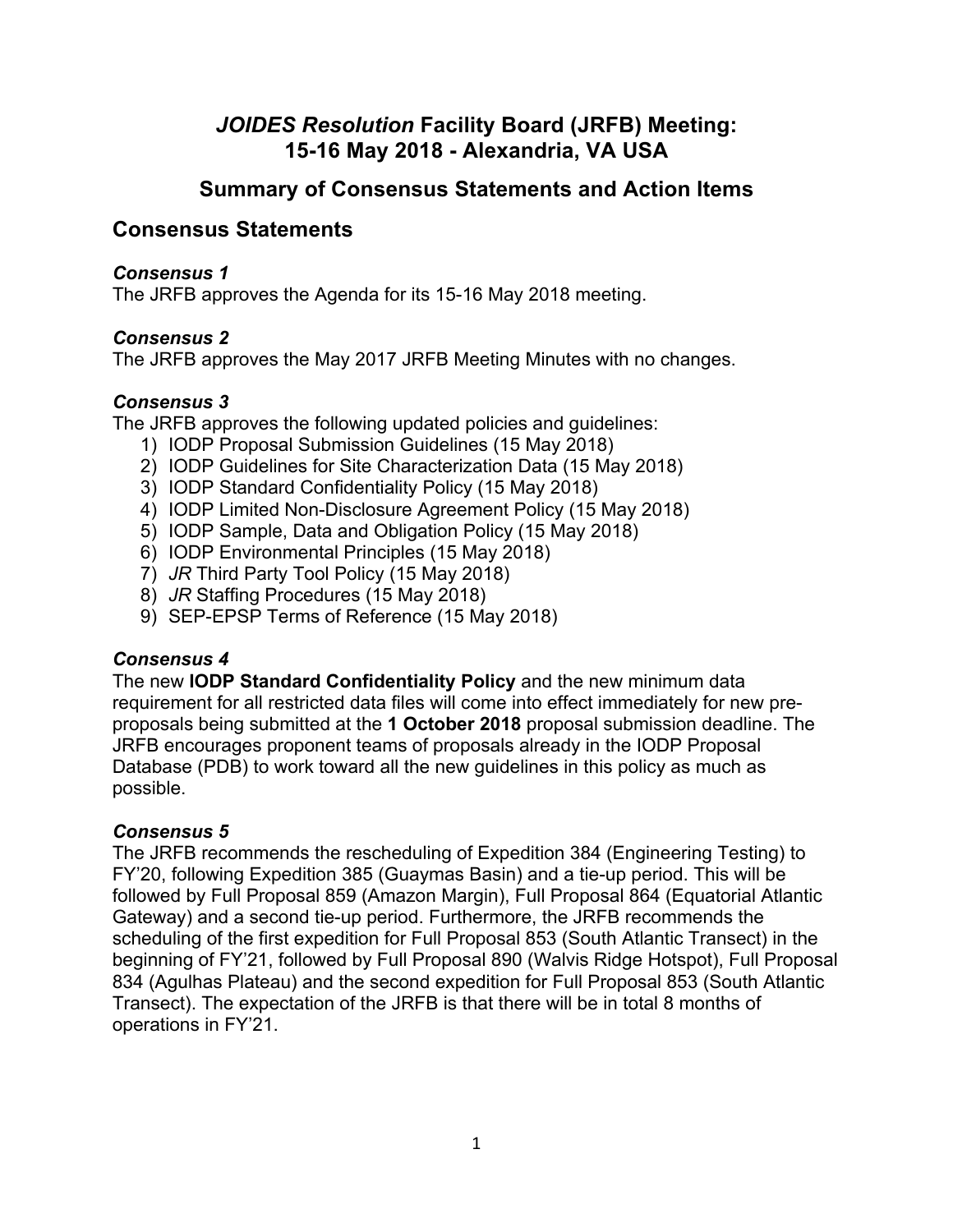#### *Consensus 6*

The JRFB recommends the following engineering tests to be carried out during Expedition 384 by the JRSO in order of priority:

- 1) New drilling bits for improved advancement, opening and remediation of drill holes in hard rock formations.
- 2) New underreamers for opening up holes in hard rock formations.
- 3) New coring bits for coring in hard rock formations.
- 4) New biodegradable drilling fluid additives for improved hole cleaning.
- 5) New bottom-driven XCB based on current *Chikyu* XCB designs.
- 6) Continued testing of the Turbine Driven Coring System (TDCS) depending on the outcome of first tests during Expedition 376 and discussions with CDEX.
- 7) MDHDS testing in conjunction with the T2P system.

#### *Consensus 7*

Based on the long-term regional track of the *JOIDES Resolution* from 2021 until 2023/24, the JRFB is encouraging the IODP science community to submit proposals for drilling projects in the North Atlantic, Arctic Ocean, and the North Pacific.

#### *Consensus 8*

The JRFB reaffirms that, based on current and anticipated proposal pressure, the *JOIDES Resolution* will start to operate in the general area of the Equatorial and North Atlantic, Gulf of Mexico, Mediterranean, Caribbean, and the Arctic in FY'21 and through FY'22. Furthermore, the JRFB expects that the *JOIDES Resolution* will complete its global circumnavigation in the Indo-Pacific region in FY'23.

#### *Consensus 9*

The JRFB in exceptional circumstances on a case-by-case basis will consider to keep unimplemented sites on the board for potential completion at a later date during the IODP 2013-2023 program. The JRFB has decided to keep Expedition 374 Sites U1524 and RSCR-19A and Expedition 368 Site U1503 on the board.

#### *Consensus 10*

The US Coast Guard has informed the JRSO and ship owner ODL/SIEM that the *JOIDES Resolution* needs to fulfill all requirements of the Mobile Offshore Drilling Unit (MODU) 1989 Standard in order to receive permitting for Expedition 386 in the US EEZ of the Gulf of Mexico. Given the high costs and insufficient available time for the large number of upgrades required, the JRFB cancels Expedition 386 and removes it from the *JOIDES Resolution* schedule. However, the JRFB will forward proposal 887-CPP2 and 887-ADD2 to the ECORD Facility Board (EFB) for consideration of the potential implementation of this drilling project as a Mission Specific Platform (MSP). The JRFB highlights the fact that the implementation of this drilling proposal addresses Challenge 13 in the IODP 2013-2023 Science Plan.

#### *Consensus 11*

The JRFB is very pleased with the results and recommendations presented in the FY'17 Co-chief Scientists Report and the FY'17 JRSO NSF Panel Facility Review Report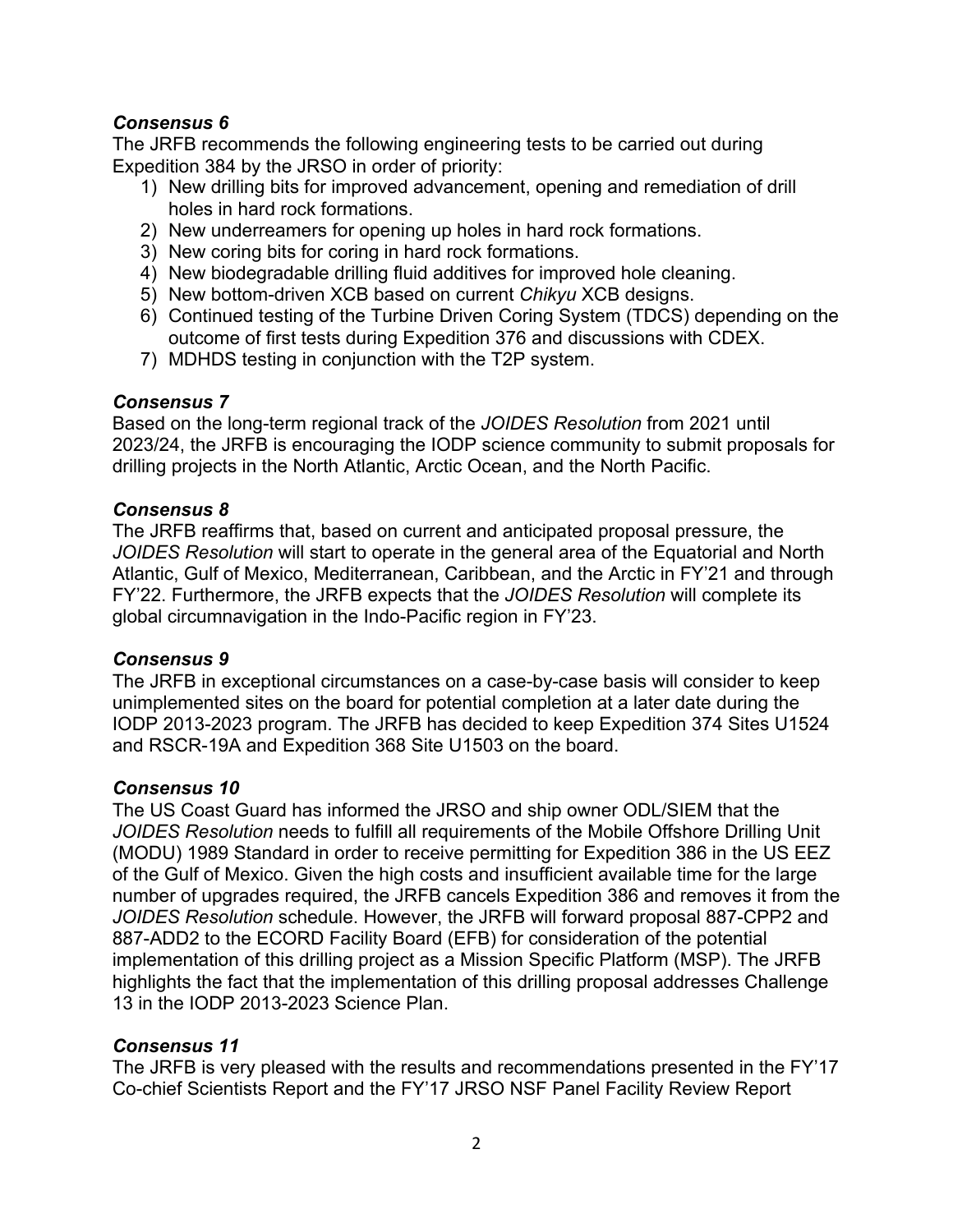(February 2018). Both reports point out the outstanding, safe, and efficient operation of the *JOIDES Resolution* through capable management and critical engineering improvements by the JRSO. In addition, the JRFB supports the recommendations by the NSF in their response to the FY'17 reports, emphasizing that effective operation of this facility requires enhancement of operations risk management methods and safety evaluations, and improved retention of overall drilling knowledge.

#### *Consensus 12*

The JRFB requests from the SEP/EPSP, and in consultation with the JRSO representation at their meetings, to ensure that the proponents provide sufficient alternate sites and strategies in IODP proposals, including alternate sites that would require differing operational approaches (such as different water depths, sediment thicknesses and/or types) in order to increase operational flexibility and decrease risk during implementation of the project at sea.

#### *Consensus 13*

The *JR* Consortium Partners all intend to provide continued support to the *JOIDES Resolution* in the second IODP phase from 2019-2024.

#### *Consensus 14*

Marine seismic data are critical to IODP, as every site drilled, cored and logged with the *JOIDES Resolution* requires high quality seismic data. If drilling targets cannot be imaged properly or if sites cannot be occupied safely, the proposals will not be approved by SEP/EPSP and will not be implemented by the JRFB. Over the last 15 years, 47% of the seismic data in support of 81 IODP expeditions have been collected with US seismic-enabled research vessels. The JRFB underscores the deep concern expressed in the 2018 NSF Panel Review of JRSO, which states that a decrease in availability of sufficient high-quality seismic data continues to impact our ability to submit competitive IODP proposals, a trend that ultimately impacts the viability of *JOIDES Resolution* operations. Having the capability to carry out deep-ocean crustal imaging in the US and worldwide is key for the safe operation of the *JOIDES Resolution* and to support IODP in fulfilling its 2013-2023 Science Plan, which requires operation in challenging drilling environments, including seismogenic subduction zones, continental shelves, deep ocean crustal formations, methane hydrates, hydrothermally active regions, and more.

#### *Consensus 15*

The *JOIDES Resolution* Science Operator (JRSO) Annual Program Plan FY'19 is recommended for approval in principle. The final plan, including the addition for the annual support of the Rutgers Core Repository, will be considered for approval by the JRFB at a later date, but before July 2018.

#### *Consensus 16*

The Science Support Office Annual Program Plan FY'19 is recommended for approval.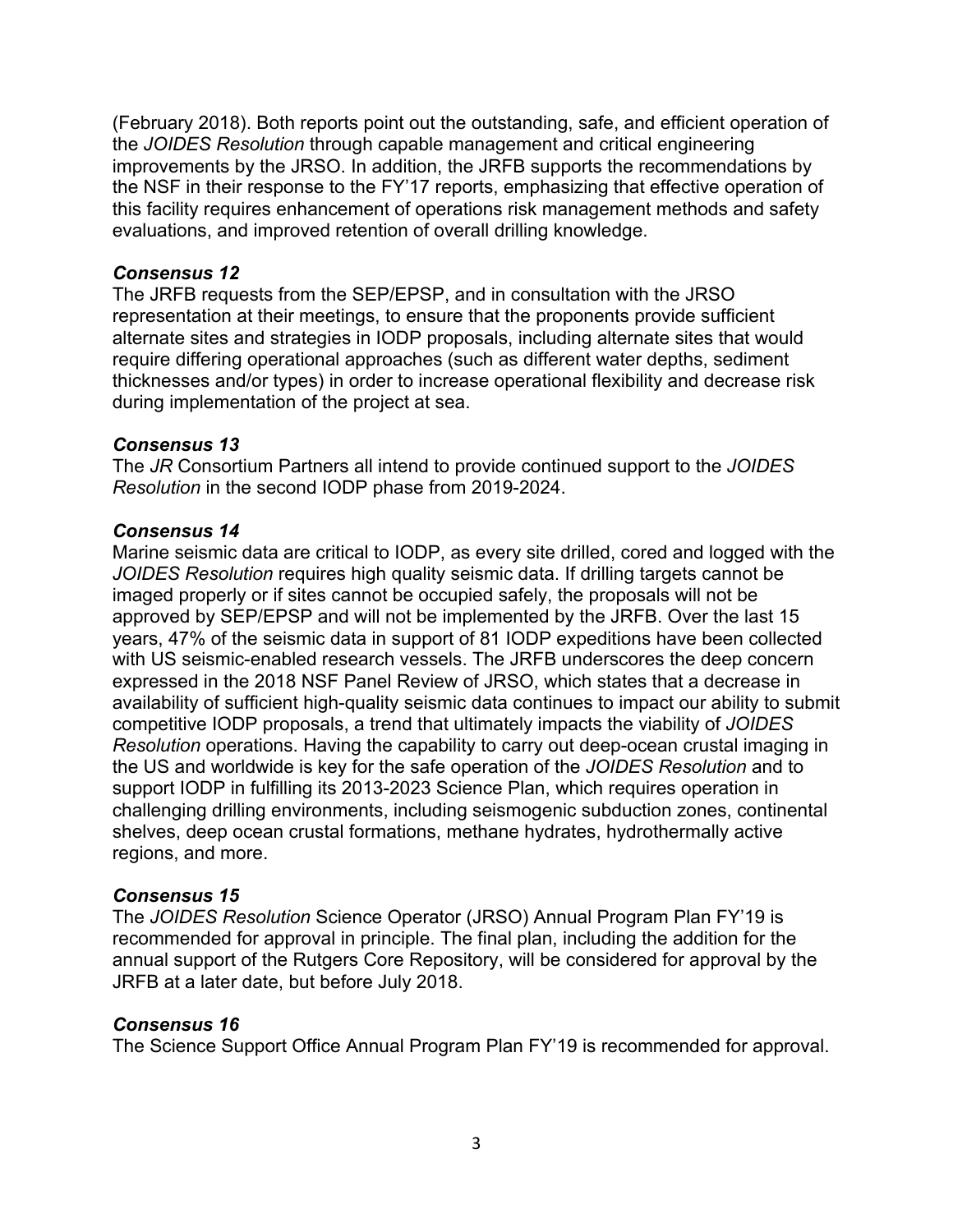#### *Consensus 17*

IODP is at the mid-point of the current science plan "Illuminating Earth's Past, Present, and Future," which continues until 2023. The JRFB will foster the development of the next IODP science plan that will be required for a new program beyond 2023. This effort will instruct the nature of future drilling platforms as well as define the science strategy for the next stage of scientific ocean drilling. The JRFB Chair will coordinate with the IODP Forum and other IODP members and consortia, so that the renewal effort will be international in scope and represents the consensus of the overall scientific ocean drilling community.

#### *Consensus 18*

The JRFB sincerely thanks Paul Wilson and Mike Coffin for their great enthusiasm for everything *JR* and their contributions on the JRFB. Over the past years the JRFB has gained tremendously from Paul's and Mike's extensive knowledge.

#### *Consensus 19*

Ken Miller has been the SEP Science Co-chair for the last three years and has done so with the strongest sense of commitment toward IODP science and with great energy! He has done an exceptional job in nurturing a large number of proposals, in particular numerous fast-track proposals, which allowed the JRFB to put together many strong expedition schedules for the *JR*. Ken, your contributions to IODP have been enormous and your work leaves a great legacy in Scientific Ocean Drilling. We hope to see you again on "groundhog day" at Scripps!

#### *Consensus 20*

After a versatile career in Scientific Ocean Drilling, Tom Janecek will retire from his program director position at the National Science Foundation. The JRFB and all in IODP are thanking Tom for his many contributions to the program, starting with his work as Expedition Project Manager during the days of ODP, as vice president in the IODP-MI DC office, and his time at the NSF during the two phases of IODP. His leadership has been instrumental in developing the new International Ocean Discovery Program and *JR* business model. Tom, we will miss your straightforward decision making and dry humor from the back of the room!

#### *Consensus 21*

Outgoing JRFB chair Anthony Koppers has exhibited insightful and effective leadership over the last 3 years. During his tenure, the development of the regional ship track has allowed more efficient planning and cost-effective implementation of challenging expeditions, while executing the IODP Science Plan and allowing efficient operation of the *JOIDES Resolution*. His knowledge and attention to detail have created a legacy that forms an excellent foundation to not only successfully complete this phase of the scientific ocean drilling program, but to prepare for the renewal of the program beyond 2023. Anthony, the JRFB and the broader international ocean drilling community sincerely thank you for your dedicated service and leadership.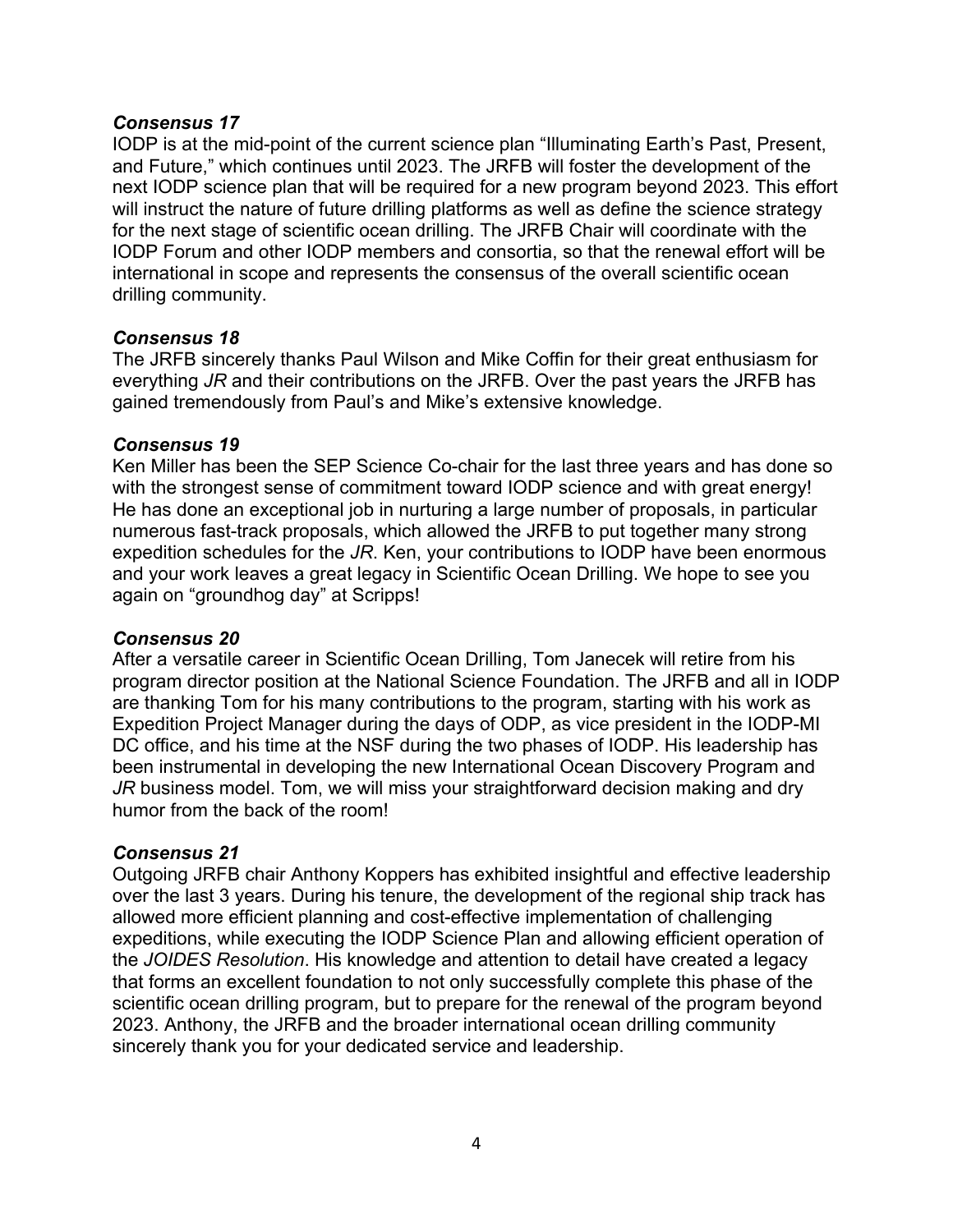## **Action Items**

#### *Action Item 1*

The JRFB Subcommittee on Policies and Guidelines will continue to update and reformat all remaining policies and guidelines for the general IODP, for the *JOIDES Resolution*, and for the JRFB Advisory Panels.

#### *Action Item 2*

The JRSO is asked to provide annual reports to the JRFB, including risk analyses, development of risk management methods, and approaches to retain insight/experience in the current JRSO staff and engineering.

#### *Action Item 3*

The JRSO is asked, before the next JRFB meeting in 2019, to provide how their science planning for *JR* operations has been improved based on recommendations in the FY'17 JRSO NSF Site Review Report. This includes a cost-benefit analysis and plan toward the potential installation of a whole-core XRF core scanner onboard the *JOIDES Resolution*.

#### *Action Item 4*

The JRFB Chair, in collaboration with the SEP Co-Chairs, will continue monitoring and deactivating inactive (>5 years) IODP proposals under SEP review as necessary.

#### *Action Item 5*

The JRFB Chair will continue monitoring proposals at the JRFB that have been inactive for 5 years or more and request proponent teams to provide the JRFB with an update via an Addendum and/or PRL.

#### **Action Item 6**

The JRFB Chair will work together with the EFB and CIB Chairs and the three IODP Curators for nominations to replace CAB members Elisabetta Erba (ECORD) and Hideyoshi Yoshioka (Japan).

#### **Action Item 7**

The JRFB Chair will request that the US Science Support Program (USSSP) solicit applications for the replacement of JRFB non-US science member Paul Wilson and US science member Anthony Koppers. Recommendations from this process will be circulated to the JRFB for approval.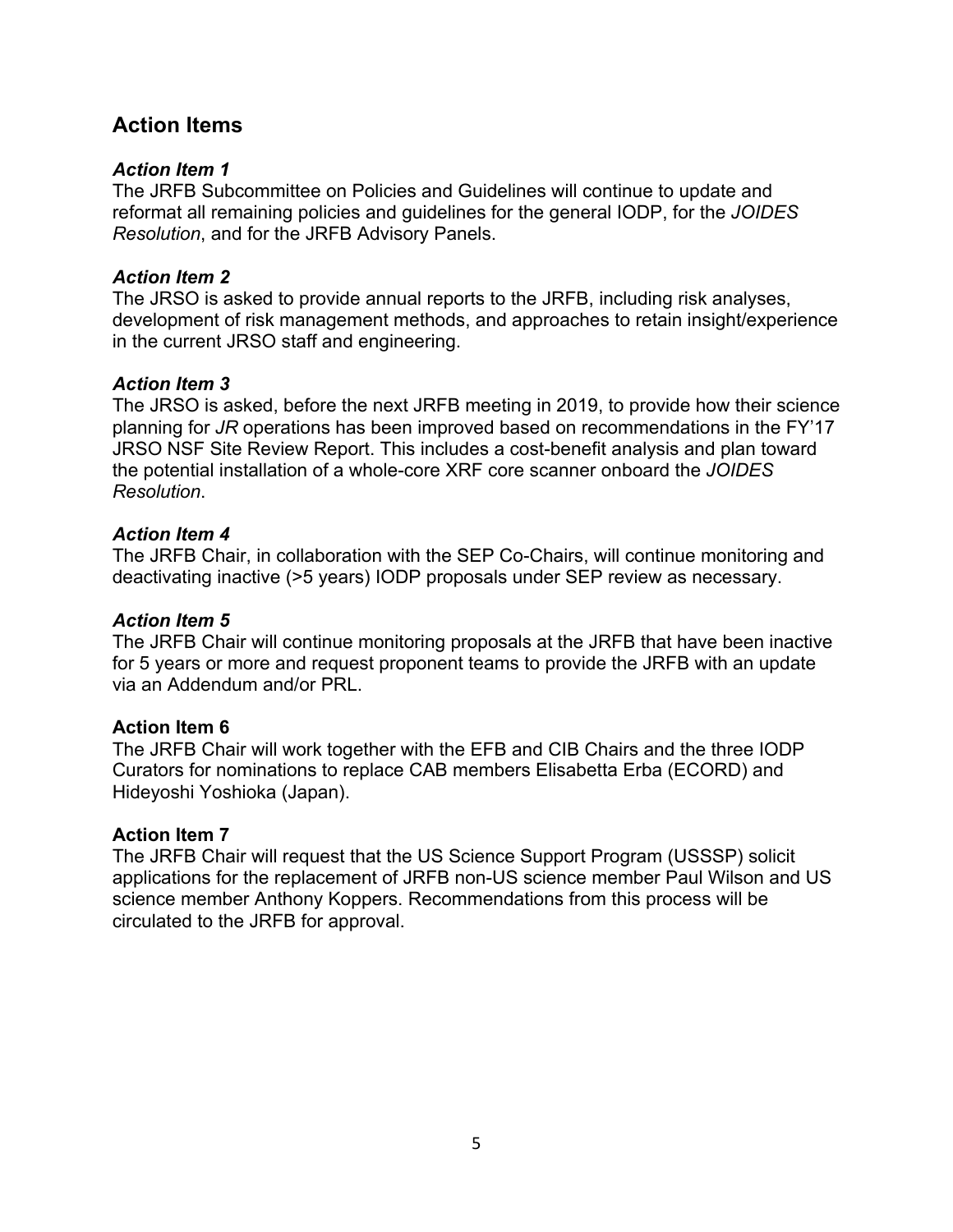## *JOIDES Resolution* Facility Board Meeting 2018 Roster

# **Members**

#### **Liaisons**

#### **Observers**

National Science Foundation (NSF), USA Wolfgang Bach University of Bremen, Germany Brijesh Bansal Ministry of Earth Science, India Gilbert Camoin ECORD Management Agency, CEREGE, France Brad Clement *JR* Science Operator (JRSO), Texas A&M University, USA Mike Coffin **Nightlands** University of Tasmania, Australia Barbara John University of Wyoming, USA Gil Young Kim **Korea Inst. of Geoscience and Mineral Res.** (KIGAM), Republic of Korea Anthony Koppers, Chair **Oregon State University, USA** Alice Maior<sup>1</sup> Coordenação de Aperfeiçoamento de Pessoal de Nivel (CAPES), Brazil Clive Neal, Chair-Elect University of Notre Dame, USA Geraldo Nunes Sobrinho Coordenação de Aperfeiçoamento de Pessoal de Nivel (CAPES), Brazil Yan Sun **Ministry of Science and Technology (MOST)**, China Paul Wilson **University of Southampton, UK** Liping Zhou Peking University, China

Jamie Austin IODP Forum Chair, University of Texas at Austin, USA Holly Given **IODP** Science Support Office, Scripps Institution of Oceanography, USA Sean Gulick SEP Co-Chair, University of Texas at Austin, USA Barry Katz **EPSP Chair, Chevron Corporation, Houston, TX, USA** Shin'ichi Kuramoto Center for Deep Earth Exploration (CDEX), JAMSTEC, Japan Gilles Lericolais ECORD Facility Board Chair, IFREMER, France Ken Miller SEP Co-Chair, Rutgers, The State University of New Jersey, USA Sally Morgan European Science Operator (ESO), British Geological Survey, UK Yoshiyuki Tatsumi CIB Chair, University of Tokyo, Japan

Leanne Armand Australia-New Zealand IODP Consortium (ANZIC) lead, ANU Carl Brenner USSSP, Lamont-Doherty Earth Observatory, Columbia University, USA Cristiano Chiessi University of São Paulo, Brazil Nobu Eguchi Center for Deep Earth Exploration (CDEX), JAMSTEC, Japan Matthew Erickson National Science Foundation (NSF) - IPS Science Assistant, USA Helen Feng IODP Science Support Office, Scripps Institution of Oceanography, USA Dave Goldberg Lamont-Doherty Earth Observatory, Columbia University, USA Nadine Hallman ECORD Management Agency, CERGE, France Claire Hemingway NSF Office of International Science and Engineering (OISE) Bob Houtman National Science Foundation (NSF), USA Thomas Janecek National Science Foundation (NSF), USA Mitch Malone JRSO, Texas A&M University, USA Harue Masuda J-DESC, Osaka City University, Japan Bettina Schuffert ECORD, German Research Foundation-DFG Angela Slagle USSSP, Lamont-Doherty Earth Observatory, Columbia University, USA Shouting Tuo IODP-China, Assistant Director (Tongji University) Tatsuya Watanabe Ministry of Education, Culture, Sports, Science and Technology (MEXT), Japan James Wright USAC Chair, Rutgers, The State University of New Jersey, USA Michiko Yamamoto IODP Science Support Office, Scripps Institution of Oceanography, USA

#### Not in Attendance

 <sup>1</sup> Alternate for Geraldo Nunes Sobrinho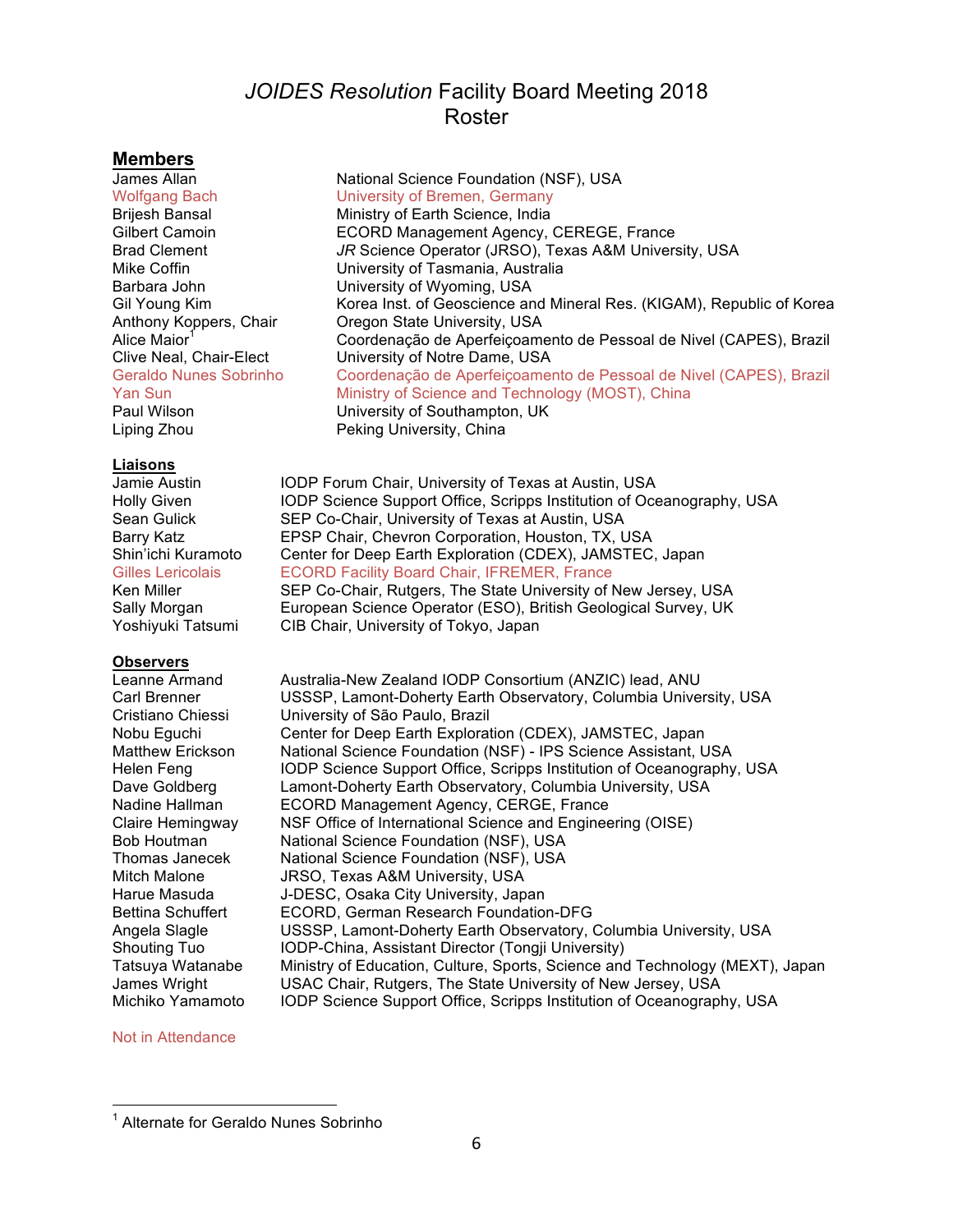## *JOIDES Resolution* **Facility Board Meeting Notes: 15-16 May 2018 Alexandria, VA USA**

**Tuesday 15 May 2018 09:00-18:00**

#### **1. Welcome and Introductions**

*JOIDES Resolution* Facility Board (JRFB) Chair, Dr. Anthony Koppers, welcomed the group and provided an overview of the most significant meeting topics, including:

- Major International Ocean Discovery Program (IODP) achievements since 2012, noting how IODP is doing 20% more with 10% less
- Regional track of the *JR* scheduled out to 2023, noting current proposals at the facility board and proposals at SEP looking towards North Atlantic
- Discussion of the *JR* Assessment Workshop and effectiveness of the *JR* in implementing the program's science plan

Dr. Koppers then:

- Introduced new JRFB member Dr. Barbara John
- Noted the absence of JRFB members Dr. Wolfgang Bach, Dr. Geraldo Nunes (with Ms. Alice Maior standing in), and Dr. Yan Sun
- Moderated self-introductions for all present

National Science Foundation (NSF) Program Director, Dr. Tom Janecek, provided the group with additional logistics, including basic safety and comfort information.

Dr. Koppers reviewed the rules of engagement, confidentiality policy, and conflict of interest (COI) management for this meeting. He also noted that all JRFB decisions are made by consensus.

## **2. Approval of Agenda**

Dr. Koppers requested and received consensus to approve the agenda.

#### *Consensus 1*

The JRFB approves the Agenda for its 15-16 May 2018 meeting.

## **3. Approval of May 2016 JRFB Meeting Minutes**

Dr. Koppers requested and received consensus to approve the 2017 Meeting Minutes.

#### *Consensus 2*

The JRFB approves the May 2017 JRFB Meeting Minutes with no changes.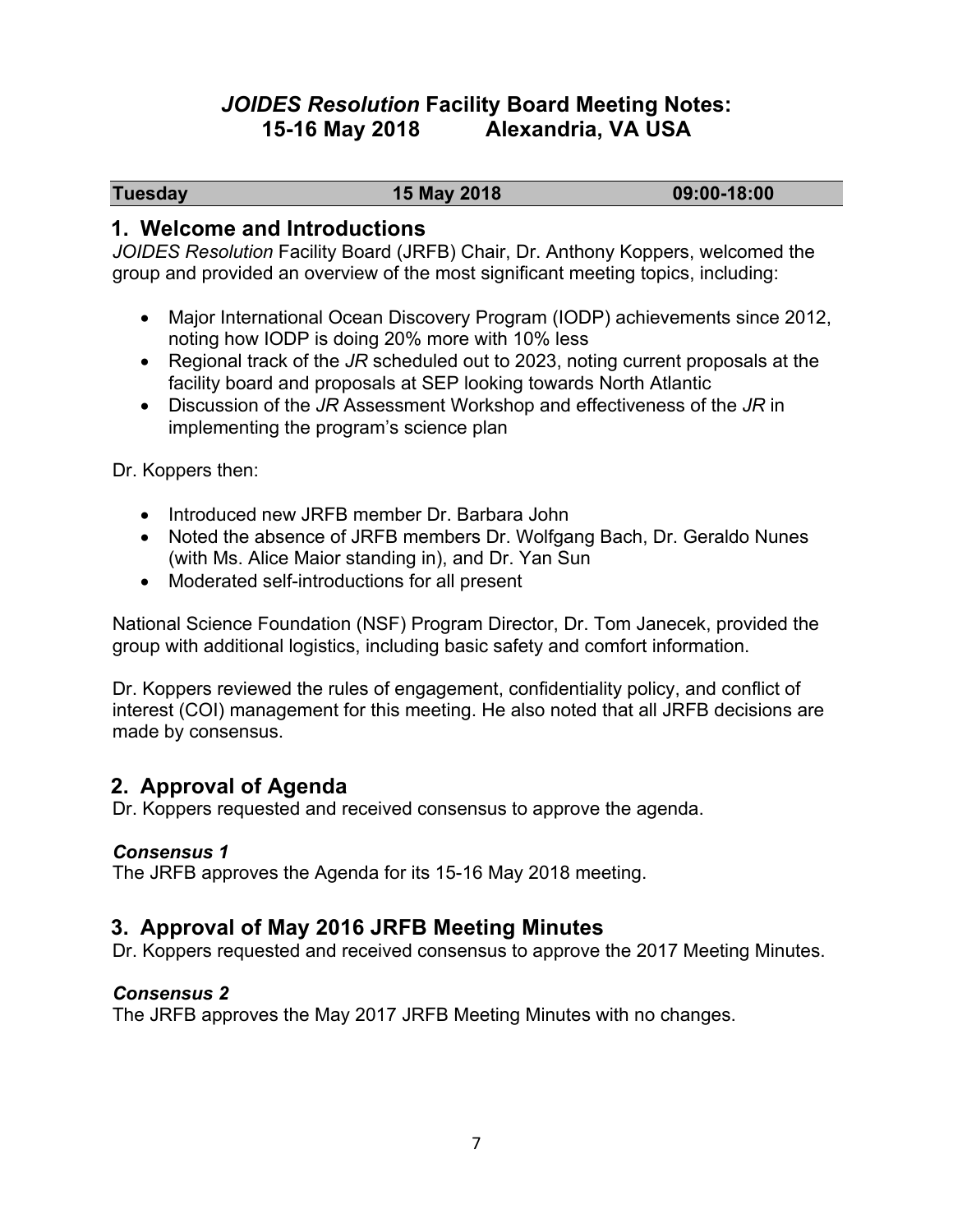## **4. National Science Foundation (NSF) Report**

### *4A. Update from the OCE Division at NSF*

NSF IODP Program Director, Dr. Jamie Allan, gave the NSF report, detailing the budget (*see 4B*), JRSO renewal (*see 4C*), and internal staff updates. Dr. Allan introduced Dr. Bill Easterling as the new Geosciences Assistant Director at NSF and Mr. Bob Houtman as the acting Ocean Sciences (OCE) Division Director as Dr. Rick Murray finished his tenure in April 2018. He said that the new Alexandria location of the NSF building comes with some challenges in scheduling large meetings, as a several-week window is needed to set the meeting date, which cannot be confirmed until January (6 months before the meeting is held). It needs to be considered whether the JRFB meeting should continue to be held in Washington, DC or another location.

## *4B. NSF Budget and Forecast*

Dr. Allan gave a brief presentation highlighting IODP financial, operational, and administrative progress, including:

- FY2019 Budget
	- o The President's FY2019 proposed budget for the NSF is \$7.5B, the same as the FY2017 actual budget, with the actual appropriation set by Congress, not the presidential budget. There is still no budget figure for FY2018 but it is expected to be flat.
	- o The FY2019 fiscal guidance to the *JR* Science Operator (JRSO) is \$65M, which covers 8 months of operations. It was noted that fuel prices were higher than planned (e.g., special fuel for the Antarctic, Chilean fuel tax) and had to be taken into account. The difficulty in forecasting future budgets, combined with more complex operations, means that 10 months of operations cannot be done in FY2018 and 8 months is more likely going forward.
	- o Additionally, there will be \$14.7M in base contributions from the *JR* partners. Dr. Allan stated that the China memoranda covers through 2018, which NSF hopes to extend. The IODP-China representative, Dr. Shouting Tuo, said that \$3M in contributions from China should not be a problem.
	- $\circ$  Dr. Allan noted the long-term issue of rising drillship costs with flat funding from NSF and its partners and emphasized the need for greater international *JR* partner contributions.
- *JR* Staffing
	- o The number of US Science Party members on *JR* Expeditions has been increased to 10 (including onboard outreach members).
	- o All *JR* berths, including co-chief scientists and outreach specialists, are treated equally.
	- o Expedition 385 (Guaymas Basin) will be the last expedition staffed under the old *JR* staffing policy.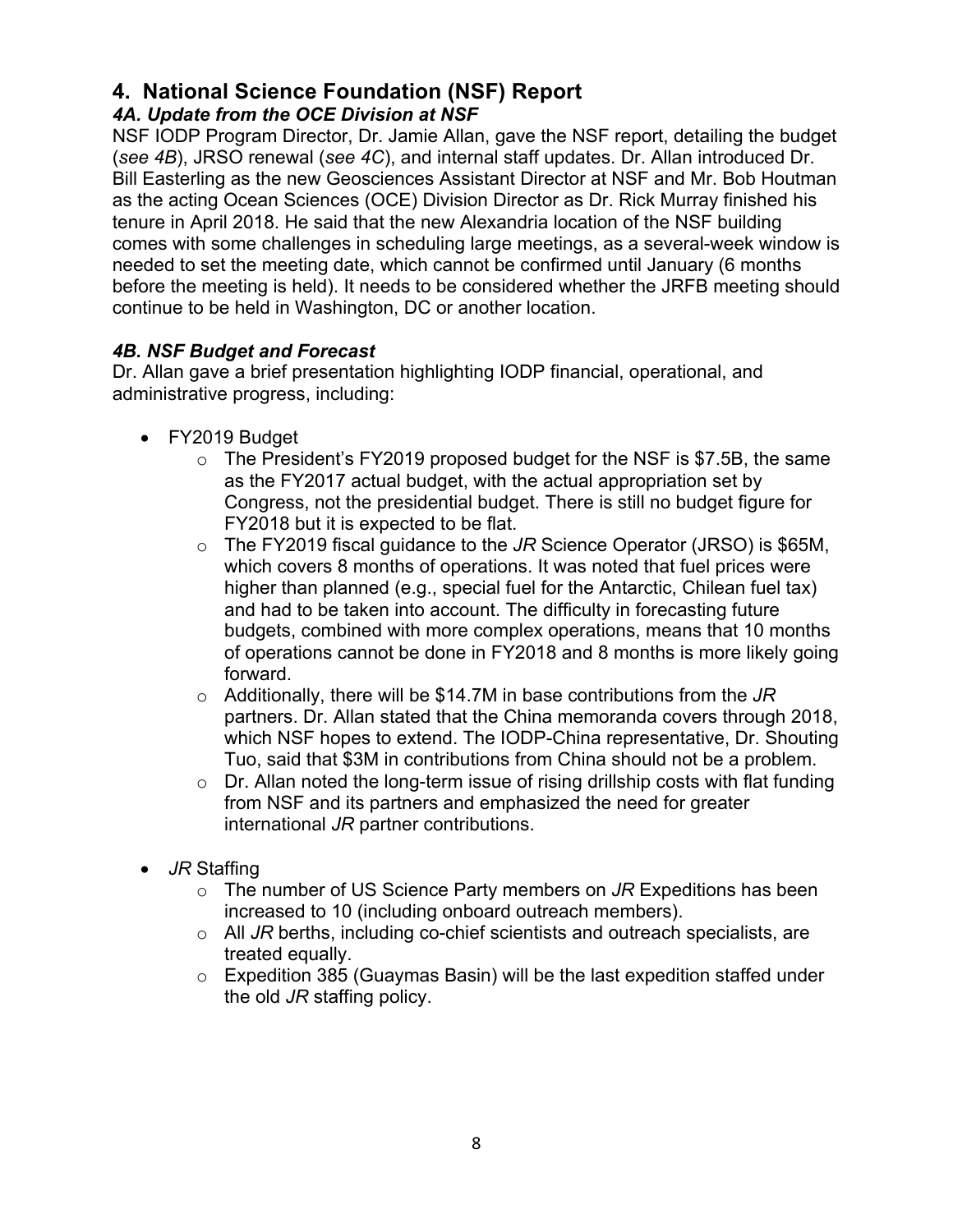#### *4C. Renewal Process for JRSO Cooperative Agreement in 2019*

Dr. Allan then discussed the *JR* Facility Renewal:

- NSF/OCE has received a renewal proposal from the JRSO for 8 months of operation a year. The proposal is a 5-year standard renewal (instead of 4 years).
- An NSF panel will review the proposal and provide recommendations the second week of July 2018.
- The National Science Board (NSB) does not approve the IODP program, but rather the expenditure of funds for facility renewal. The IODP Forum Chair, Dr. Jamie Austin, asked if the approval would occur in September, and Dr. Allan responded that authorization is more likely to occur at the January meeting.
- NSF is not in a position to state its intentions post-2024 regarding international ocean drilling. However, they are aware that China is interested in taking on a larger role in the IODP community, have heard ideas from Japanese and European colleagues, and are excited for potential opportunities for platforms and programs.
- The renewal timeline for the *JR* requires that NSF give the ship owner notice for extending the contract by 1 April 2019 (6 months before the beginning of the next fiscal year).

Dr. Allan briefly discussed the divestment of the *R/V Langseth* after its mid-2020 field commitments. The Dear Colleague Letter to the community indicates that OCE intends to support the community by other means, working with the Marine Seismic Research Oversight Committee (MSROC) and holding a workshop in Fall 2018.

JRFB Science Member, Dr. Clive Neal, asked about renewing the *JR* for 5 years considering that it's an aging facility and when talks might start for replacing the *JR*. Dr. Allan replied that he was impressed by the ship's good condition at a recent port call in Auckland, New Zealand and believes the owner is making investments in the ship (e.g., new dynamic positioning system, replacing the shaft seals). He noted that the Environmental Impact Report (EIR) is good through FY2028, and it will be difficult to get a new EIR approved after that. The community will need to define a new science plan before NSF can determine whether the *JR* is an appropriate platform. NSF may continue to use the *JR* or they may need another ship, but it is unlikely that NSF would do a new build, as it would rather lease a facility.

## **5. Report of the** *JR* **Science Operator**

*5A. Update on JRSO Performance in FY'17, Issues and Accomplishments* Dr. Brad Clement, Director of the JRSO, presented the highlights, operational overviews, and key science outcomes from last year's expeditions. Since the previous JRFB meeting, the JRSO has implemented five expeditions – a 25% increase in operational time over previous years. Based on cruise evaluations completed by the shipboard scientific parties, each of the expeditions achieved successfully the majority of the expeditions' objectives. A few of the notable challenges are listed below.

• Expeditions 367-368 (South China Sea Rifted Margin) to determine the nature and timing of rifting in the SCS. One of the deep objective holes was successfully cased to ~900 mbsf before the failure of a clutch forced the *JR* to abandon deep-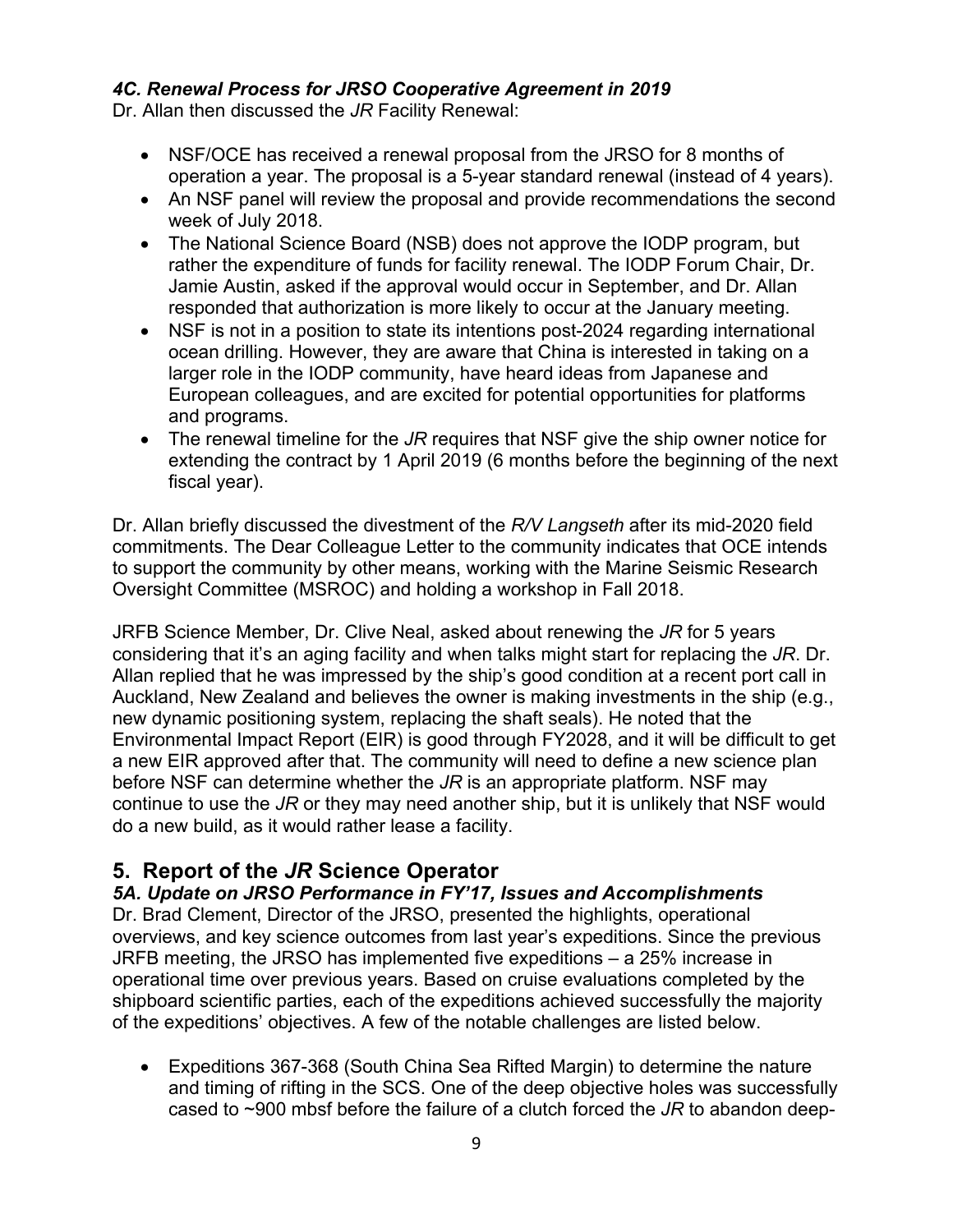water efforts during this expedition. This hole was left in good condition. The JRFB received a letter from the South China Sea proponents addressing unfinished objectives (to be discussed later).

- Expedition 371 (Tasman Frontier Subduction Initiation and Paleogene Climate) to investigate subduction initiation with secondary paleoceanographic objectives. Issues included a medical evacuation and weather delays that shortened the operation.
- Expedition 369 (Australia Cretaceous Climate and Tectonics) to study the rise and collapse of the Cretaceous hothouse climate. Balancing the somewhat competing tectonic and paleoclimate objectives of the expedition proved to be a challenge during the expedition, although, in the end, both sets of objectives were addressed.
- Expedition 372 (Creeping Gas Hydrates and Hikurangi LWD) combined the Creeping Gas Hydrates objectives (as proposed in an APL) with Hikurangi Subduction Margin objectives because EPSP required logging while drilling (LWD) as a safety mechanism to monitor pressure at the proposed drill sites. Two days of operations were lost to New Zealand's hull cleaning regulations and 3 days to weather.
- Expedition 374 (Ross Sea West Antarctic Ice Sheet History) to look at the variability and response of the West Antarctic Ice Sheet to climatic pressures. NSF provided an icebreaker (additional expenditure) although there was not much sea ice. A major mechanical issue caused by a failed heating element in the oil tank that lubricates the port stern shaft tube resulted in a failed seal. As a result, the vessel took in seawater through the shaft tube and eventually leaked 40 gallons of oil into the environment. This mechanical failure (which was environmentally unsound but operationally safe) led to 16 days lost of operations. The JRFB received a proponent response letter (PRL) from the Expedition 374 co-chiefs proposing to return to complete the expedition's objectives (to be discussed later).
- Expedition 375 successfully installed 2 sub-seafloor observatories designed to monitor slow slip processes in the Hikurangi subduction margin. The successful implementation of these complex observatories was only possible because of the long lead-time the JRFB provided by scheduling this expedition well in advance. This allowed sufficient time for the JRSO to interact with the proponent group and collectively iterate on a set of designs and contingency plans that resulted in successful installations.

#### *5B. Category 1, 2, and 3 Expeditions over Last 5 Years and on the Schedule*

Dr. Clement talked about facility costs and how they've received extra income for a few years from Complementary Project Proposals (CPPs), but are now challenged by rising fuel costs. The fixed costs to keep the facility available, not including IODP science operations, make up 80-84% of the total budget. Only ~16% of the budget can be worked with for expeditions, so there only is limited flexibility in hardware, shipping, and fuel costs.

Dr. Clement explained how *JR* expeditions are assigned into 3 cost categories, with the costs referring to only additional costs on top of any nominal expedition: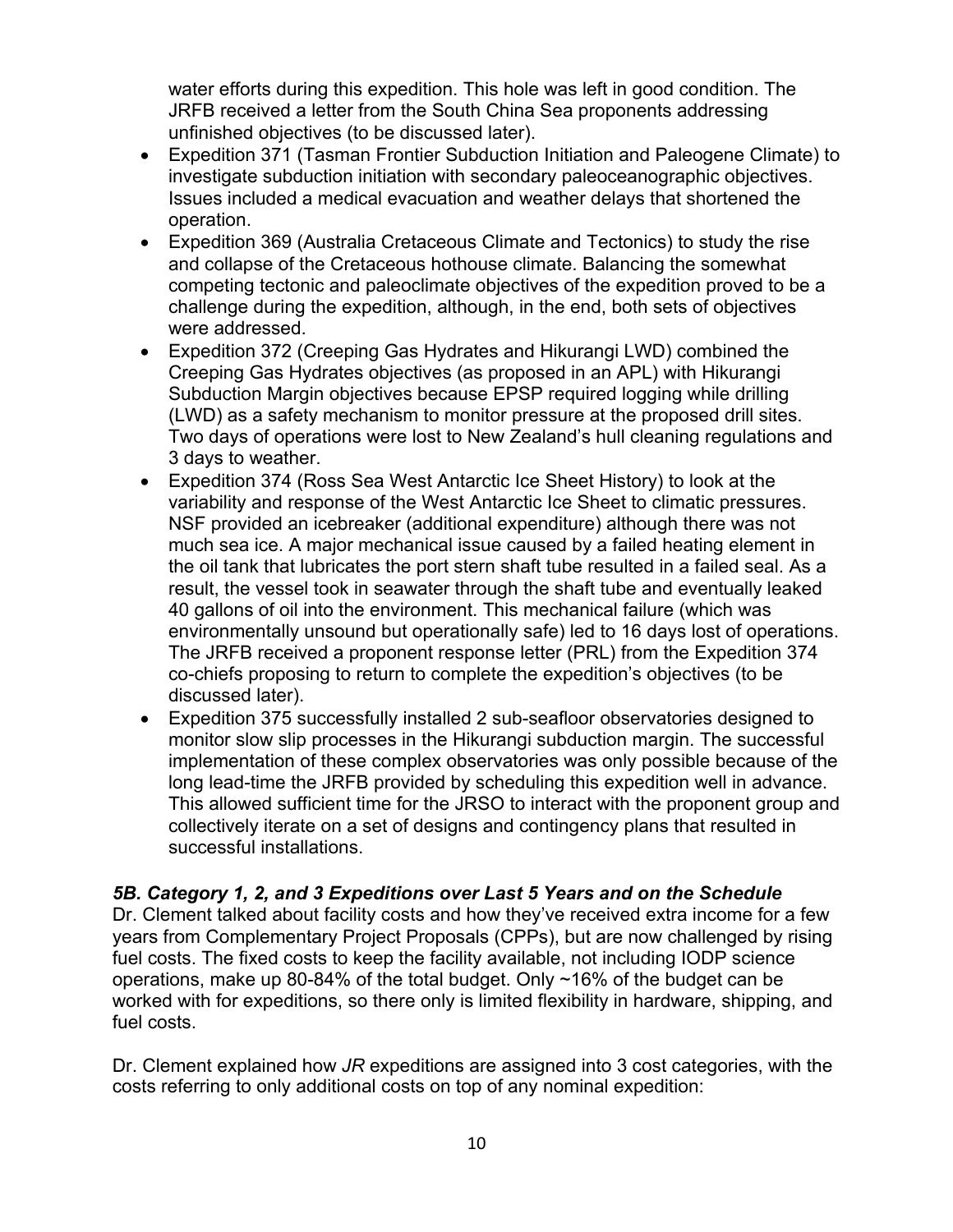- Category 1: Little to no expensive hardware (APC, XCB, RCB, some reentry/casing), \$300K - \$800K extra;
- Category 2: Significant casing and/or reentry systems, or cold-water fuel, \$800K \$1.5M extra;
- Category 3: Complex and expensive (CORKs and/or LWD), \$1.5M \$2.5M extra.

He noted that the *JR* has done far more Category 2 and 3 expeditions than they estimated they would be able to in their original proposal.

#### *5C. Cost Analyses for Logging While Drilling (LWD) and Fuel Pricing*

Dr. Clement went over FY'19 budget challenges, noting the Chilean fuel costs (19% VAT for fuel), special New Zealand taxes, and cold-water fuel will cost an additional \$1.2M, an engineering test expedition (hardware, materials, supplies) will cost an additional \$1.4M, for the scheduled expeditions (Guaymas Basin) beginning in FY'19.

Dr. Clement requested the JRFB to defer the engineering expedition due to costs. Dr. Neal chaired the Deep Crustal Drilling Engineering Working Group last year, but the short lead time to implement the group's guidance makes it wiser for JRSO to take more time to fully scope the engineering tests for an expedition in the eastern Pacific with reasonable water depths and known sediment thickness.

LWD costs were discussed next, as EPSP required LWD for Creeping Gas Hydrate Slide and Hikurangi Subduction Margin objectives. The increased cost of LWD activity was due largely to delays in shipping tools from New Zealand to Perth and an unanticipated New Zealand GST. The de-mobilization of the Schlumberger tools alone cost 40% of the LWD base costs. This was budgeted for, but accounts for a significant portion of LWD costs. JRSO is disputing the \$370K New Zealand GST.

US regulations put in place after the *Deepwater Horizon* disaster now affect operations in the Gulf of Mexico. The *JR* cannot meet the standards required by the Coast Guard for conducting oil and gas exploratory work in the Gulf of Mexico, and it is likely a ~\$5M investment to bring the *JR* into regulatory compliance. Therefore, scheduled Expedition 386 in the Gulf of Mexico has to be postponed or canceled. The possibility of reclassifying it as a Mission Specific Platform (MSP) expedition with an appropriate drilling platform will be discussed with ECORD.

Dr. Mike Coffin, JRFB Member, asked if there are alternatives ports outside of Chile to avoid the hefty taxes. Dr. Clement said there are no alternative ports, but there is a possibility that some of the VAT might be waived if the JRSO is able to demonstrate the value of the expedition to Chile.

Dr. Koppers applauded the accomplishments of the program in completing a large number of Category 2 and 3 expeditions, going beyond expectations and what was originally proposed by the JRSO to NSF. Dr. Clement asks the SEP Co-Chairs for more Category 1 proposals for the future, as much of the extra science and the higher number of Category 2 and 3 expeditions accomplished was only possible due to the CPP contributions from China and India. Dr. Austin said the community is encouraged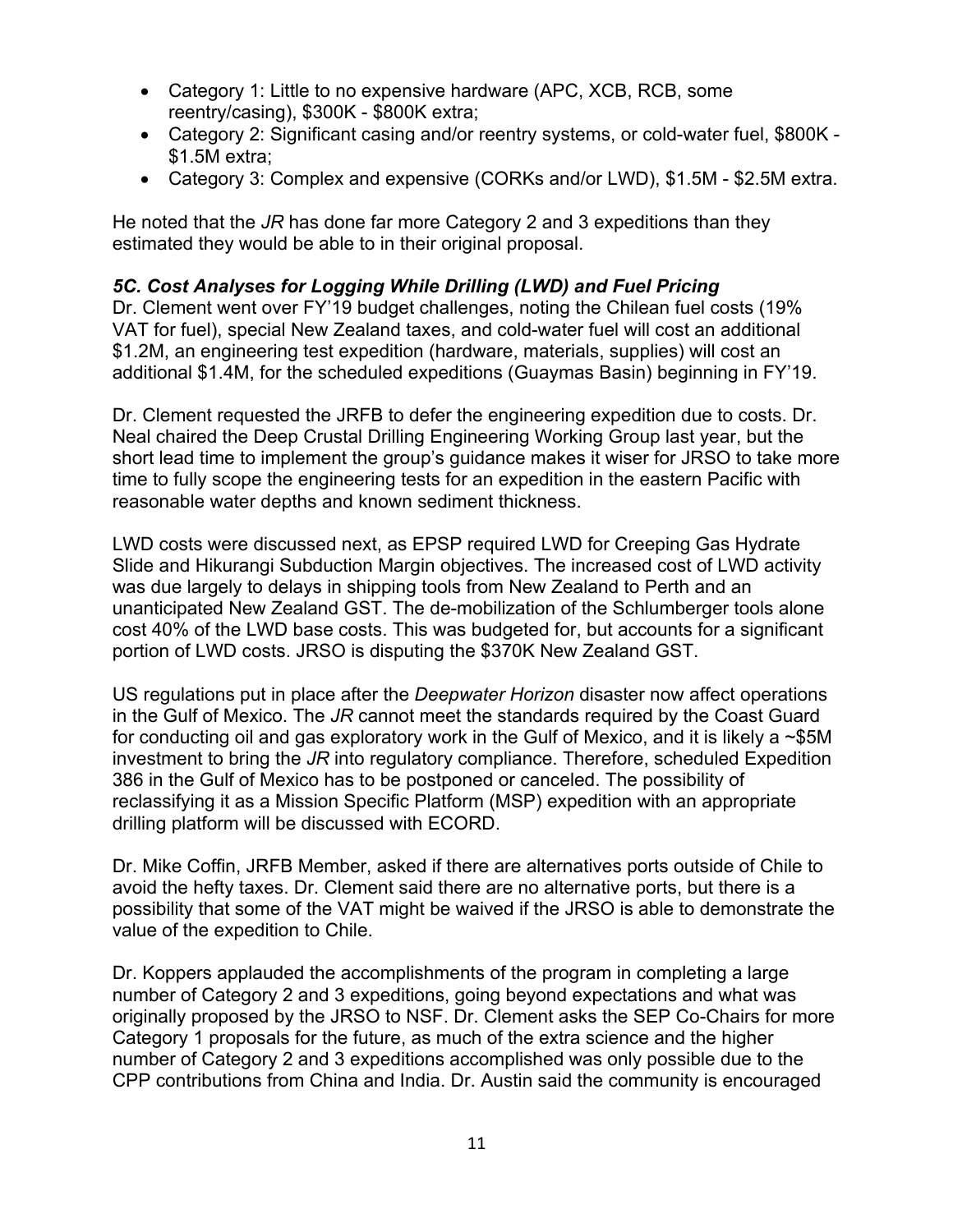by the program's progress and that it can adjust to tighter budgets, but also noted that the program will take a few years to respond to the latest budget challenges.

## **6. Report of the Science Support Office**

Dr. Holly Given, SSO Executive Director, outlined the major tasks defined for the SSO, including programmatic services (JRFB and SEP meeting support, managing proposal submissions and reviews) and IODP-specific software systems (PDB, SSDB, iodp.org).

## *6A. Update on SSO Performance in FY'17, Issues and Accomplishments*

Dr. Given noted that the most significant activity from the last year was the office's renewal proposal, which received 7 reviews and did very well. The proposal contains the same task work and approach, with a new PI team (Dr. Given, Dr. Karen Stocks, and Dr. Donna Blackman). Dr. Blackman's recent retirement announcement will require further discussion with Scripps administration on a new plan forward.

Dr. Given then summarized the statistics of proposal and data progress since the JRFB last met. Over the past 2 SEP meetings, 37 proposals were reviewed (23 new). There were fewer data file submissions, which is helpful for reviewers and may indicate improved communication. SEP deactivated 7 proposals, forwarded 6 proposals to JRFB, and fast-tracked 4 proposals. 96 proposals remain active in the system. She then showed a success histogram of proposals' progress from new proposal submission to scheduled/drilled expedition, demonstrating that a number of proposals have made it through from first proposal to completion since the new program began on 1 October 2013. She presented additional histograms and pie charts delineating proposals by science plan theme, target ocean, science plan challenge, review stage, lead proponent's member affiliation, active proponent distribution, drilling platform, and proposal category, noting that the graphs are all available on the IODP website.

#### *6B. Proposal Packaging and Versioning in the Site Survey Data Bank (SSDB)* Dr. Given presented major SSDB improvements from the last year and features currently in development.

- Restricted data access control: newly implemented flag in SSDB for data under non-disclosure agreements (NDA) referred to as 'restricted' data, allows SSO to easily identify specific files that are under NDA and control access to specific individuals. This tool was needed to facilitate the submission of a few proposals that required NDAs.
- Data package submissions: new functionality in SSDB for proponents to submit data files grouped in a dated package, allows reviewers to more easily navigate files in SSDB. Proponents used this tool for the November 2017 data submission round without any major issues.
- EPSP review: to upload Safety Review Report (SRR) and EPSP recommendations directly into PDB and minimize errors when editing site coordinates, will allow SSO to manage documents better and make documents more accessible. EPSP minutes and "recommendations for approval" will be captured in PDB.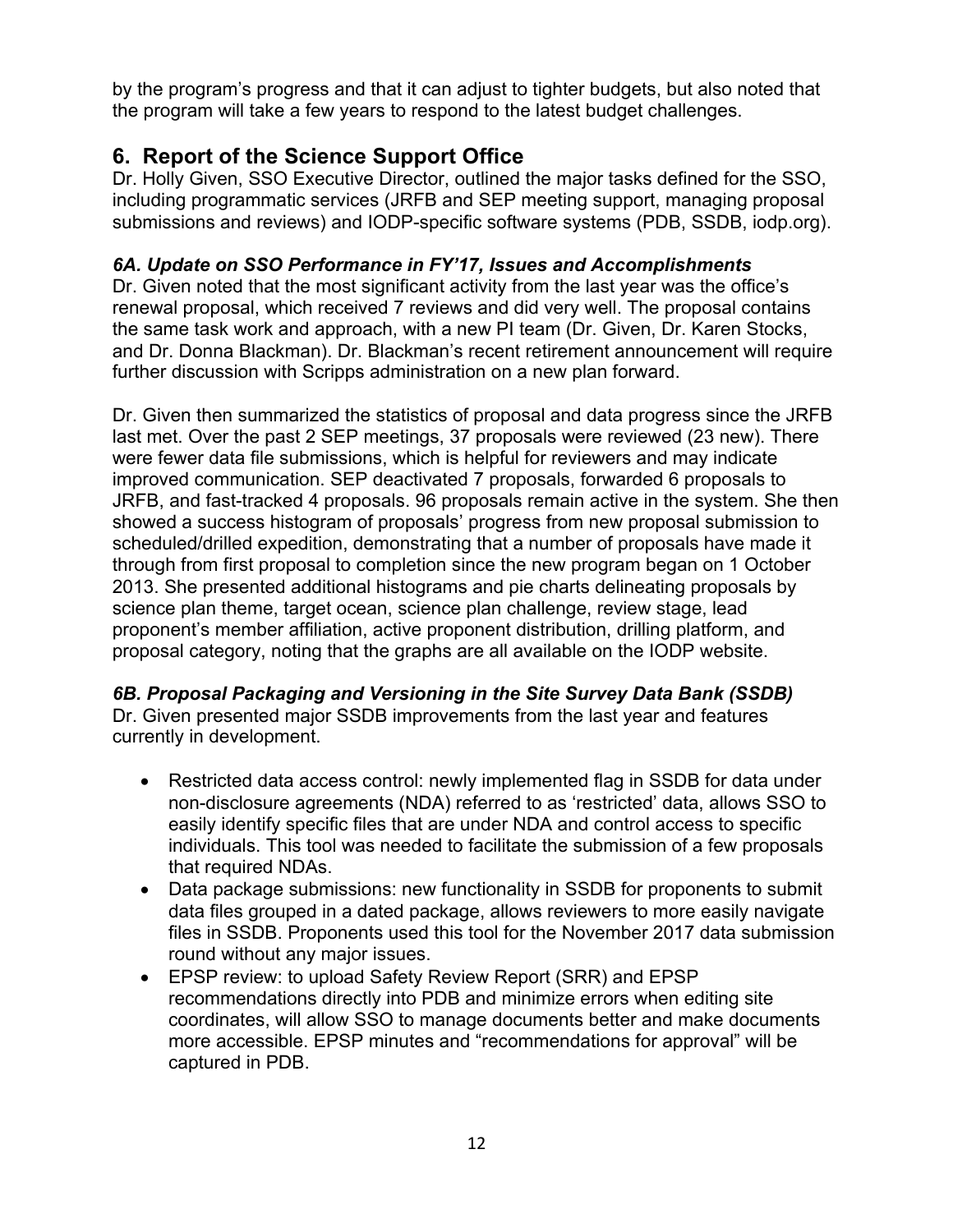- Master Site Table: to provide a list of relevant sites for each proposal throughout its submission history, will eventually include all documents as they come into PDB, including SRR and EPSP results.
- SSDB revamp: discussion between SSO IT staff and select SEP panelists at the January 2018 SEP meeting provided detailed guidance on improving SSDB for proponents, reviewers, and the general public. These results will be prioritized and implemented as future developments.

Dr. Given noted that the JRFB meeting was supposed to be held at the new NSF building in Alexandria. The short time frame for moving the meeting to a new location was difficult, and she asked NSF to consider future meeting host functions or other options such as the Scripps Seaside Forum.

## *6C. SEP Satisfaction Survey and SEP/EPSP Membership Statistics*

Dr. Given did not report on these topics.

## **7. Report of the IODP Forum**

Dr. Austin reported on the IODP Forum, noting its role in examining IODP in a programmatic way and providing advice to the Facility Board. He described the Forum as a political and philosophical group that operates by consensus.

Dr. Austin discussed several consensus items from the 2017 Shanghai Forum meeting:

- Biosphere Frontiers has a consistent but smaller role in the IODP Science Plan that should be nurtured, as the field is growing and has many young scientists.
- The *JR* Assessment Workshop (JRAW) report supports JRSO, and it will be difficult to go down to 4 expeditions per year after many years of 5 expeditions.
- The fiftieth year of scientific ocean drilling (that is, 50 years since DSDP Leg 1) will be commemorated at the December 2018 AGU meeting with a retrospective on the program and support from the Forum.
- The Forum is concerned about the quality of seismic imaging in support of IODP proposals, as the US will not provide organized imaging capabilities beyond 2020 (see Agenda Item 25).
- Education and outreach efforts may be made more effective by decoupling and focusing on one effort or the other.
- The next Forum meeting will be held in Goa, India in late September; incoming Forum Chair Dr. Dick Kroon, who will replace Dr. Austin on 1 October 2018, is expected to participate.

Dr. Coffin asked about China's intentions to build a new drillship, and Dr. Austin replied that there is enthusiasm and China will hold a workshop in Qingdao 5-7 July 2018. Before getting a new drillship, there first needs to be a post-2023 science plan. Dr. Coffin asked if the Forum is the custodian of the new science plan, and Dr. Austin responded that the Forum is behind the long-range planning for a new science plan, but the science plan may require more than a group of volunteers from the Forum.

Dr. Allan brought up past IODP workshops from the 1990s that led to the foundation for the original IODP plan and served as the basis for the current Science Plan. Dr.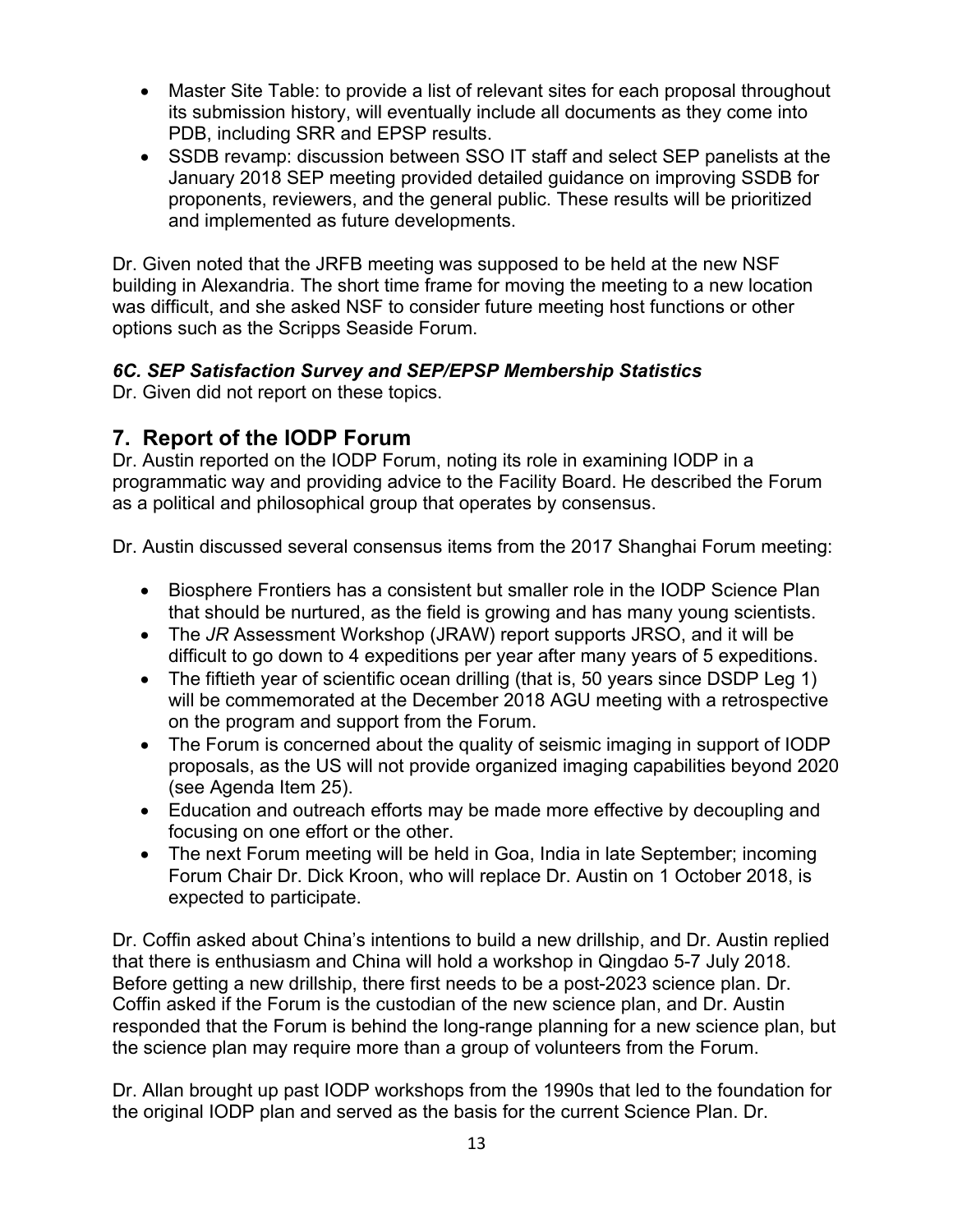Koppers agreed that it would take a huge effort and said that the incoming Forum Chair was chosen with these concerns in mind, as the Forum is expected to have an important role.

Dr. Leanne Armand, ANZIC IODP lead, announced that ANZIC will have a workshop next year to specifically facilitate building the next science plan. Things are in motion to meet next year to get the community's input. She agreed with Dr. Neal that the facility boards need to give an indication on how they want this to go forward. Dr. Nobu Eguchi, CDEX Operator, said Japan will also hold a workshop.

#### *Consensus 17*

IODP is at the mid-point of the current Science Plan "Illuminating Earth's Past, Present, and Future," which continues until 2023. The JRFB will foster the development of the next IODP science plan that will be required for a new program beyond 2023. This effort will guide the nature of future drilling platforms as well as define the science strategy for the next stage of scientific ocean drilling. The JRFB Chair will coordinate with the IODP Forum and other IODP members and consortia, so that the renewal effort will be international in scope and represents the consensus of the overall scientific ocean drilling community.

## **8. Report of the ECORD Facility Board**

Dr. Gilbert Camoin, Director of the ECORD Managing Agency, presented on ECORD's post-2018 renewal plans, MSP expeditions following the last ECORD Facility Board meeting in March, and how the MagellanPlus workshop program brings proposals into the system.

#### *8A. Update on ECORD Renewal Process*

Dr. Camoin described ECORD's structure and changes that will be made for the second phase of the program. There will be 2 task forces: Outreach (splitting the education and outreach programs and reducing efforts on education) and Vision (preparing for a potential post-2023 program). Dr. Camoin listed new personnel changes within EFB, and then went over ECORD's renewal process:

- ECORD evaluation (last year)
- ECORD Memoranda of Understanding (MoU) revisited
- IODP partnerships (no changes with JAMSTEC)
- ECORD renewal (at the national level within each country)

## *8B. Update on MSP Expedition Schedule 2017-2023*

Dr. Camoin briefly presented 4 completed MSP expeditions from 2014-2017: Expeditions 347 (Baltic Sea), 357 (Atlantis Massif), 364 (Chicxulub), and 381 (Corinth Rift). He highlighted the success of Expedition 364 and that they expect many more impactful results. Expedition 381, the most recent, used new techniques and tools to drill 3 sites, recovering more than 1,600 m of core and 12,000 samples.

The expected ECORD budget for 2019-23 is flat, with a \$16M balance for the end of 2018 and \$45M until the end of the second phase of the program. The 2018-20 operational plan has 2 scheduled expeditions (no expedition in 2018):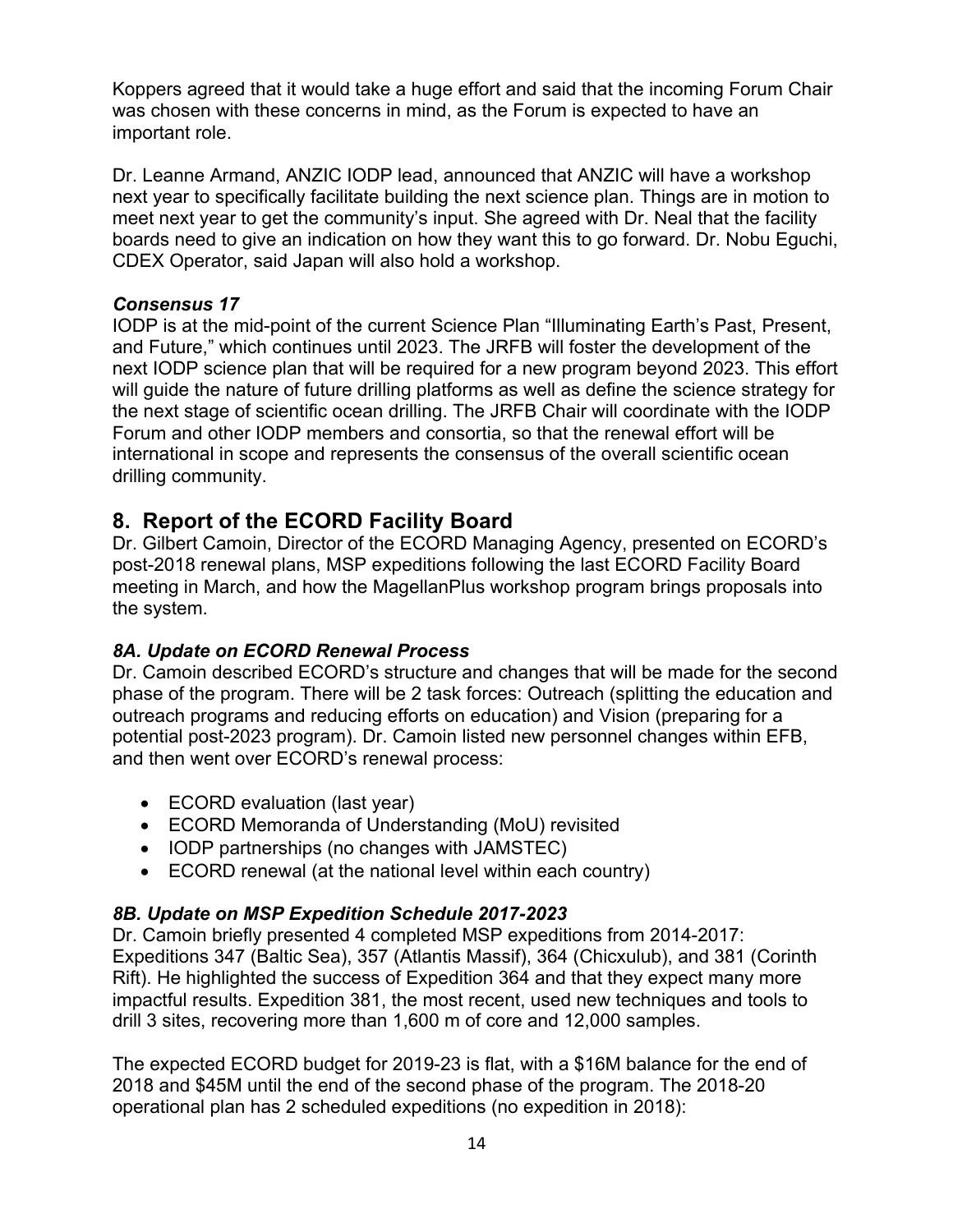- 2019: Expedition 373 (Antarctic Cenozoic Paleoclimate)
- 2020: Proposal 816 (Hawaiian Drowned Reefs)

A low-cost expedition could be implemented in 2021. The canceled Expedition 377 (Arctic Ocean Paleoceanography) remains a high priority for the EFB that it would like to implement before the end of the program, but it cannot expect more in-kind contributions from Russia concerning ice breakers.

Dr. Camoin noted that there are not many MSP proposals at EFB and SEP. There are potentially 7 proposals, but 3 have been inactive over the past few years and could be deactivated. Other proposals are immature. Proposal pressure is lacking beyond 2023.

The MagellanPlus program provides monetary support to hold drilling workshops with the goal of submitting proposals after the workshop. Since 2014, more than 21 workshops were implemented, and more than 12 proposals were submitted for all platforms. Dr. Camoin listed the upcoming workshops in 2018 and 2019.

Two special workshops were added this year alongside the MagellanPlus workshops, one for early career scientists to write proposals (resulting in one proposal), and another calling for proposals regarding the future of IODP beyond 2023 (surprisingly no results).

Dr. Camoin announced the next 2 ECORD meetings:

- 7-8 November 2018: ECORD Outreach, ECORD Council, ESSAC in The Hague, Netherlands
- 21-22 March 2019: EFB in Bremen, Germany

There was concern regarding the lack of MSP proposal submissions, and Dr. Camoin said this would be a major discussion item for the next two council meetings. The high cost of expeditions and expectation of resources available may affect the supply of proposals.

## **9. Report of the** *Chikyu* **IODP Board**

*Chikyu* IODP Board (CIB) Chair, Dr. Yoshiyuki Tatsumi, presented a report highlighting a few major consensus items from the CIB meeting in March. The CIB is looking for new riser-based projects. There are three riser proposals (CRISP, IBM, and Hikurangi) at the CIB, and they have asked proponents to submit updates by October. One proposal forwarded from SEP (925-Pre Blanco Fracture Zone) was an innovative and interesting experiment, but contains politically and environmentally sensitive concerns. The CIB deactivated the proposal and encouraged the proponent to submit a riserless preproposal first that focuses on long-term monitoring to characterize the fault zone.

Dr. Tatsumi brought up the Lord Howe Rise proposal addendum, which has been reviewed and approved but postponed due to budget issues. Dr. Armand explained that the Australian government budgeted \$500M for research on the Great Barrier Reef, which left LHR with little expectation of funding. Geoscience Australia is still trying to find support, but election results may impact funding. Dr. Shin'ichi Kuramoto, JRFB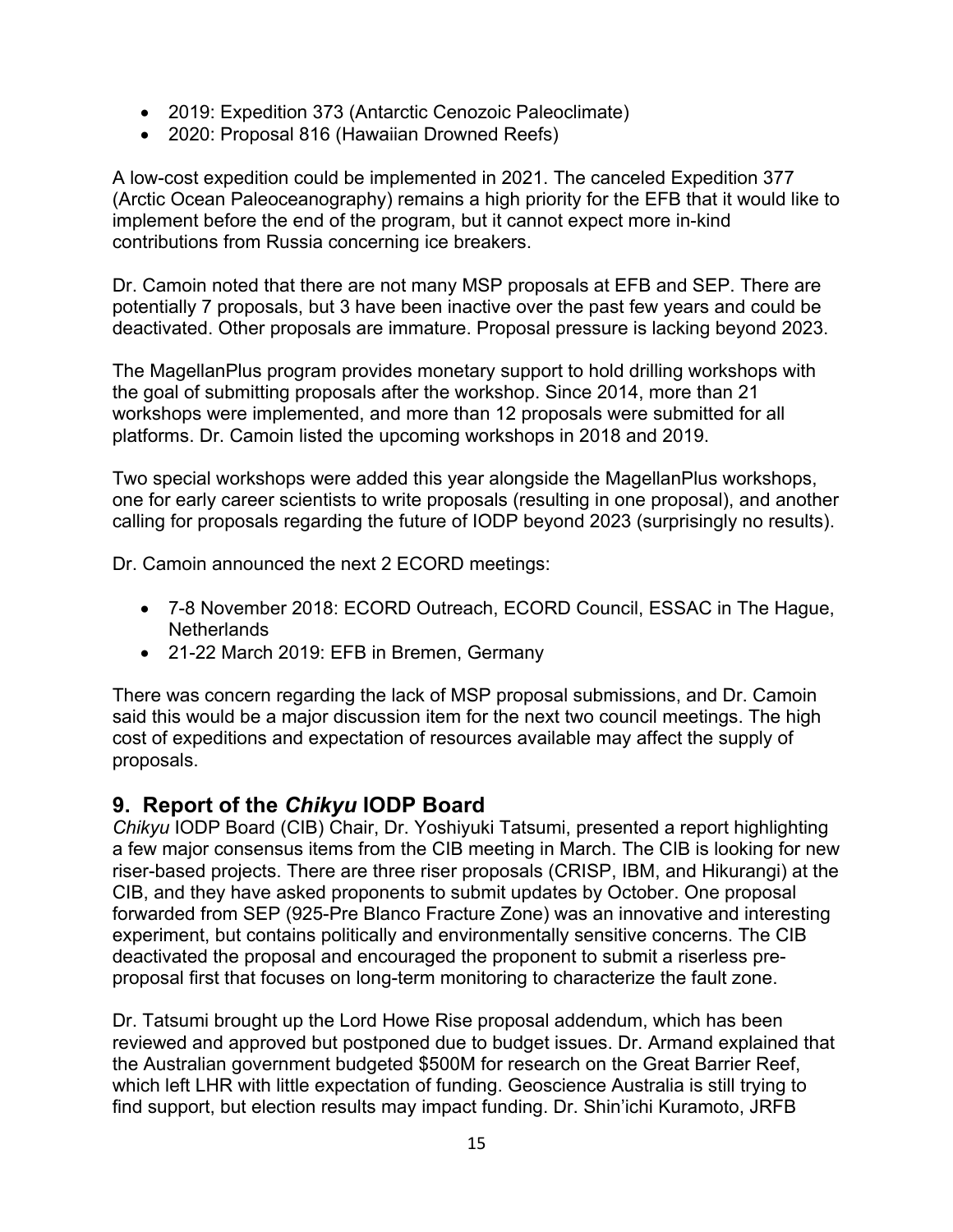Liaison from CDEX, mentioned that 2 site surveys were done using the JAMSTEC fleet funded by Geoscience Australia.

## *9A. Update on Chikyu Renewal Process*

#### *9B. Update on Chikyu Expedition Schedule 2017-2023*

Dr. Eguchi presented recent and upcoming expeditions:

- Expedition 380: NanTroSEIZE Frontal Thrust. There have been several drilling campaigns in recent years. The expedition finished in 27 days and completed 3 LTBMS transects. Education and outreach efforts for the core-log-seismic integration investigation at sea (CLSI@Sea) program utilized cores and seismic data from previous expeditions with international participation. The workshop report is being prepared and will be submitted to *EOS* and *Scientific Drilling*.
- Expedition 358: NanTroSEIZE (the final expedition). There have been 12 expeditions since 2007. Expedition 358 will expand the riser hole and collect samples using new technology (expandable casing). The staffing plan is complicated, and it will be a long expedition.

## **10. JRAW Report**

Carl Brenner, Director of the US Science Support Program (USSSP), gave the *JR* Assessment Workshop (JRAW) Report. In late 2015 NSF approached USSSP to organize community guidance as part of the approach to the NSB for renewal of the *JR* Facility. USSSP held a workshop in early 2016 with Drs. Beth Christensen and John Jaeger as workshop Co-Chairs. They looked at 4 things:

- Specific merits of the *JR*
- *JR* modifications that would be needed to accomplish the Science Plan
- Regional model of the *JR*
- Overall science accomplished by the *JR*

Mr. Brenner described the survey results soliciting views of the *JR* community, workshop timeline, workshop attendees, and steering committee members.

The survey was open until April 2017. Almost 1000 survey responses were collected, and 876 were analyzed after removing incomplete or duplicate responses. With 37 countries represented, half of the responses came from the US. There were varied experience levels, with half of respondents being >10 years removed from receiving their PhD. Half had sailed on the *JR* 1-2 times, while 34% had never sailed on the *JR*. More than 50% were working under the science plan theme Climate and Ocean Change, and many had secondary interests in another theme. There were overwhelmingly positive responses for the suitability of *JR* capabilities.

The workshop was held on 26-27 September 2017.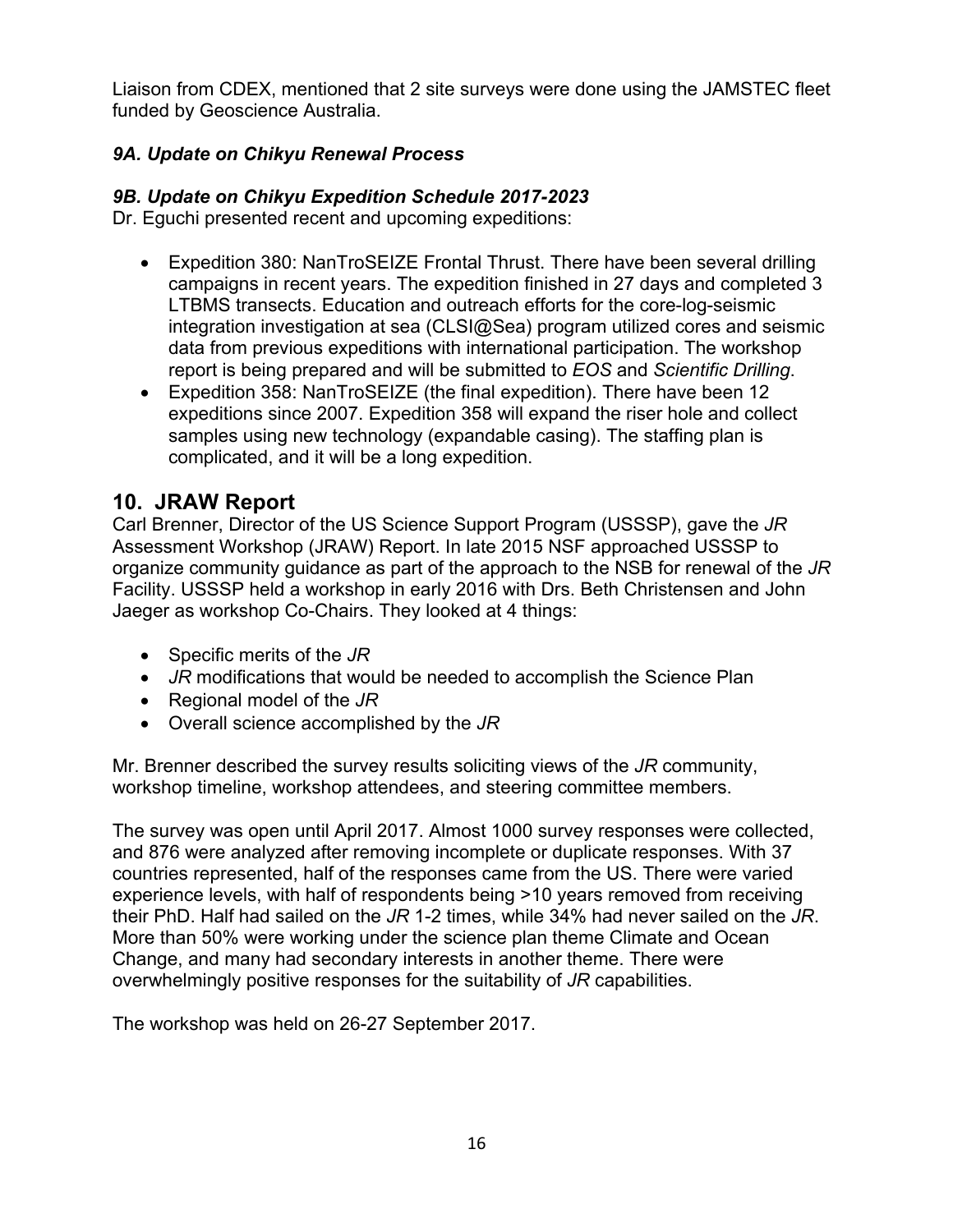- Day 1: Participants analyzed and integrated results from the community survey in breakout sessions by science theme.
- Day 2: Participants synthesized preliminary assessments of the *JR* and evaluation of regional operations.
- Day 3: Steering committee members and a few other participants prepared the preliminary draft of the report.

Mr. Brenner provided highlights of suggestions organized by the 4 science themes. Overall, the community felt that IODP addressed all the challenge questions and recovered samples and data that led to unanticipated developments using analytic advancements in tools.

Recommendations from the report included:

- Periodic reviews of analytical capabilities to keep up with science objectives and approaches
- Additional core storage options for vulnerable material sampled
- Continued efforts on core recovery and quality of traditionally difficult-to-core sediments
- Dedicated biosphere expedition freezer (-80°C)
- Stratigraphic correlation key for continuous recovery of critical intervals

## **11. Policies and Guidelines Updates**

Dr. Koppers led the Policies and Guidelines discussion, noting the members of the JRFB Subcommittee on Policies and Guidelines, including himself, Dr. Given, Dr. Coffin, and Dr. Christina Ravelo who was recently replaced by new JRFB member Dr. Barbara John.

Dr. Koppers stated that major changes have been highlighted in the documents provided, and it is assumed that all JRFB members have read the changed documents available in the Agenda Book. Any concerns should be raised, otherwise the changes will be accepted as presented. The goal is to provide a common format for all the guidelines, with the latest versions made available on the IODP website, using updated terminology. There is one more document to be updated next year.

#### *Action Item 1*

The JRFB Subcommittee on Policies and Guidelines will continue to update and reformat all remaining policies and guidelines for the general IODP program, for the *JOIDES Resolution*, and for the JRFB Advisory Panels.

## *11A. Updates on IODP Confidentiality Policies*

Dr. Koppers noted that the proposed changes were provisionally approved in 2017, and that there was further discussion with the panel chairs at the SEP Small Group Meeting in January 2018 as well as input from the Co-Chief scientist reviews that were woven into the new confidentiality policy. The handling of proprietary industry data in the SSDB is addressed in the new policy on the Use of Limited Non-Disclosure Agreements.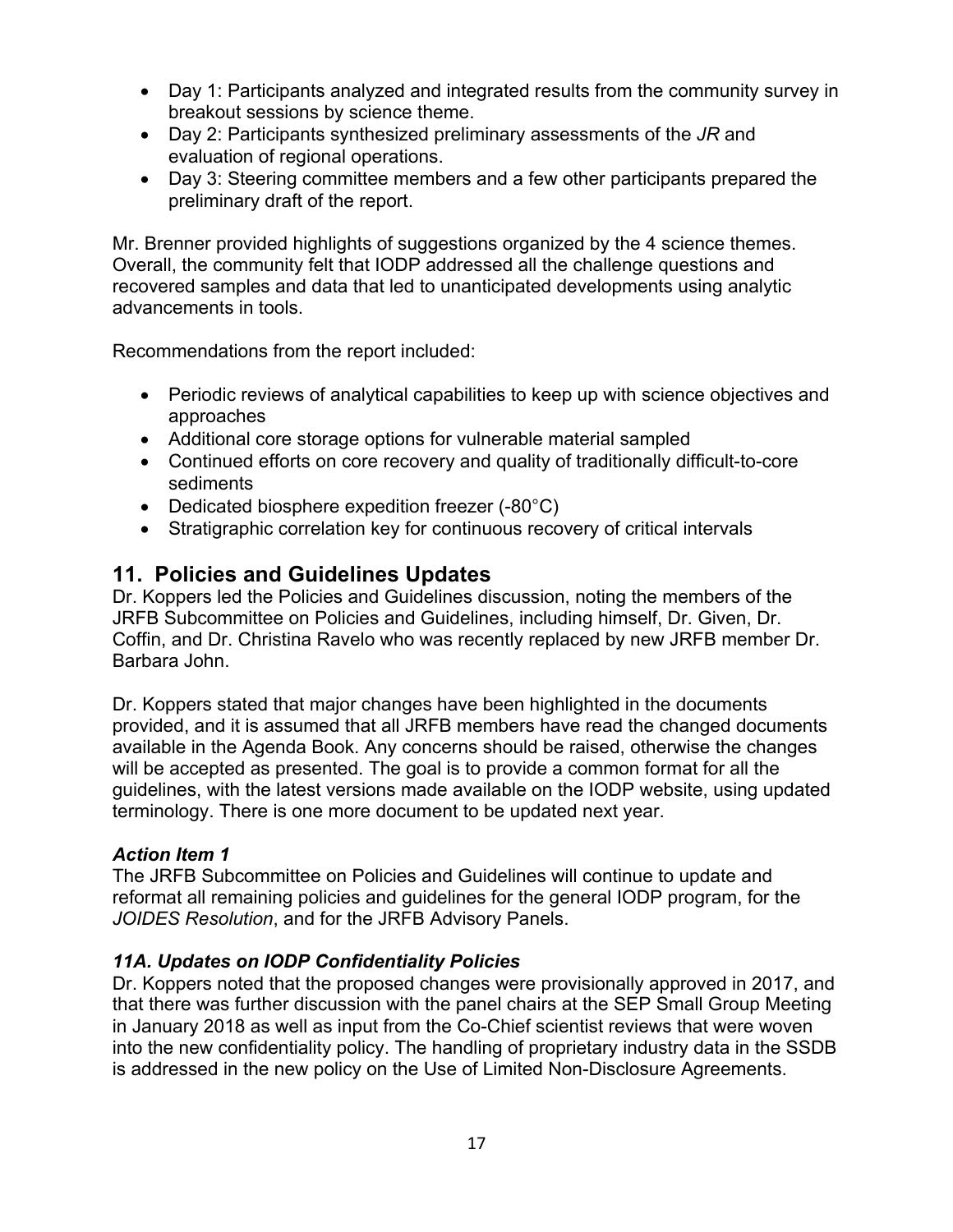## *11A-1. Combining Previous Policies into one Standard IODP Confidentiality Policy*

There is now a single confidentiality policy for all IODP proposals in the Proposal Database (PDB) and data in the Site Survey Data Bank (SSDB). Previously there had been two separate policies.

#### *11A-2. Listing of the Eight Principles Governing Confidentiality in IODP*

Dr. Koppers summarized the major points of the new Standard IODP Confidentiality Policy, noting a major change to make all IODP proposal documents, including site forms and site characterization data files, publicly available when JRFB or another Facility Board schedules a successful proposal.

#### *11A-3. Introducing "Restricted" Data Category in Site Survey Data Bank (SSDB)*

There is a new feature in the SSDB to identify "restricted" data, i.e., data under a limited non-disclosure agreement (LNDA). Proponents need to coordinate with the SSO to upload restricted data in the SSDB, and can only do so if they agree to also upload a set of "minimum data" derived from the restricted data set. The minimum data will be made publicly available once the proposal is scheduled, and the Science Party will have access to this subset of data. There must be an exceptional basis for proponents to upload restricted data, as restricted data are never made available except for the derived minimum subset. The new restricted flag in the SSDB is an addition to the 'release' and 'hold' flags already in place.

#### *11A-4. Adding Definition for "Minimum Data" Requirement for "Restricted" Data*

The minimum data requirement applies to all primary and alternate sites proposed. The main goal is to make sure these data provide sufficient coverage and context for the scientific research expedition. Dr. Koppers described the requirements for different data types (seismic reflection profiles by depth and profile, and bathymetric maps) in detail, and noted that Dr. Sean Gulick, the SEP Site Co-Chair, corroborated the parameters. The providers of the restricted data implicitly agree that the minimum data derived from the restricted data will be provided at the highest resolution possible. Exemptions may be provided by contacting the JRFB Chair.

In the event of a platform emergency while at sea, the policy states that all site characterization data from the review and scheduling processes will be made available immediately to those addressing the issue. Dr. Allan reiterated that IODP is an open data program, so actions should be transparent and data used for the drilling platform should be available to the Science Party. There was further discussion on the policy going forward, and it was noted that any new LNDA must reference Section 8 of the IODP confidentiality policy for data accessibility in platform emergencies. Dr. Koppers said he will work on addressing the issue of 'held' data in current proposals as well.

Dr. Given brought up specific text in the document describing how violators of the confidentiality policy will be excluded from the program, and she did not approve of using the policy documents to describe punishment for infractions. Dr. Koppers agreed to remove the text according to Dr. Given's suggestions.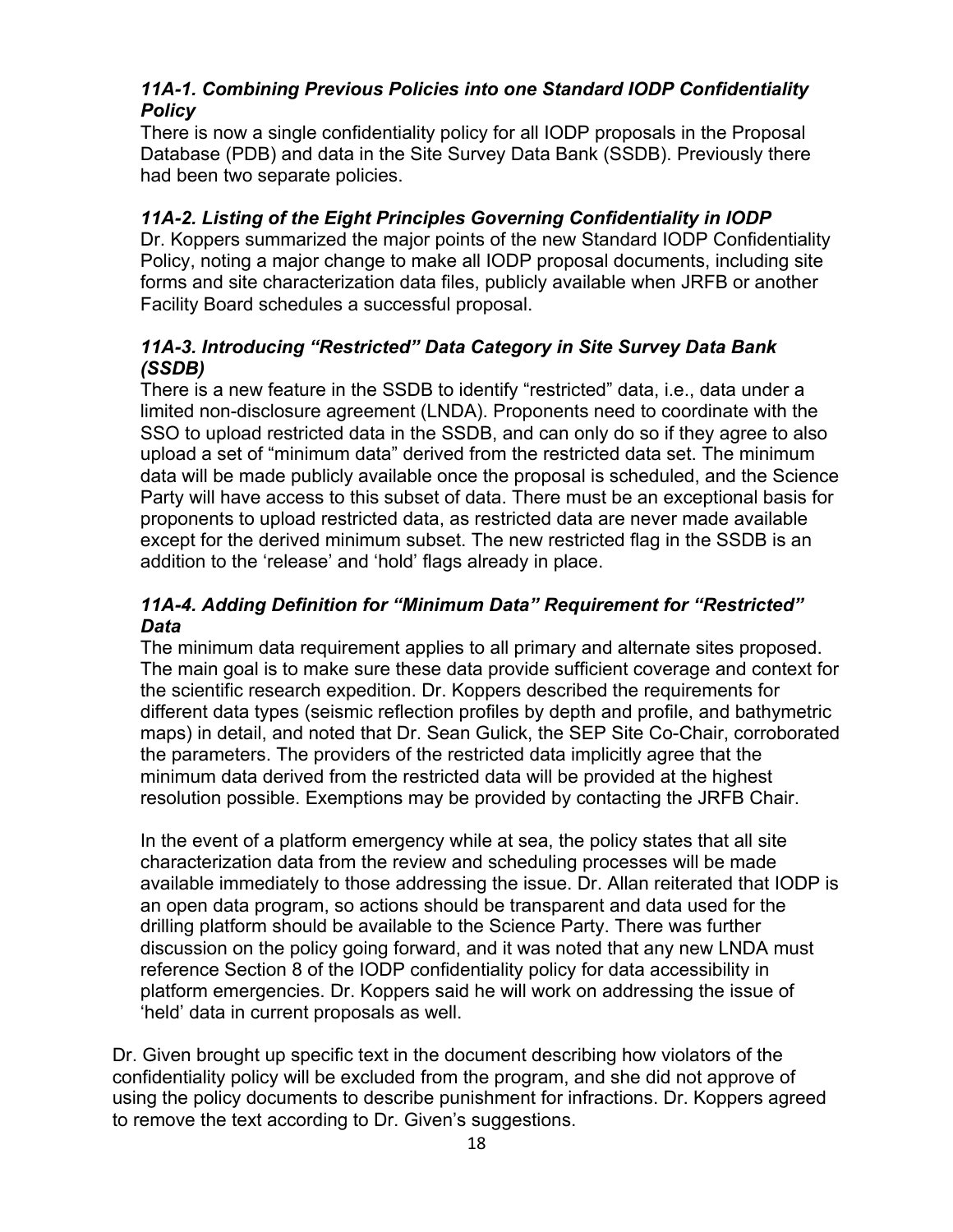### *11B. Updates on IODP Proposal Submission Guidelines*

#### *11C. Updates on IODP Site Characterization Data Guidelines*

Dr. Koppers pointed out small changes in the document, calling out the new standard IODP confidentiality policy and emphasizing the access control options for data files: release, hold, restrict.

#### *11D. Updates on JR Staffing Procedures*

Dr. Koppers reminded everyone that NSF indicated that there would be new staffing procedures in place after the Guaymas Basin expedition, and these would be incorporated into the new MoUs that NSF is negotiating with the *JR* Consortium members.

#### *11D-1. Selection of Outreach Officers as part of the Science Party*

The Outreach Officers are part of the Science Party, and they count against the MoU quotas. JRSO collaborates with PMOs to call for applications for scientists, and JRSO/USSSP will collaborate with PMOs to staff outreach officers. Outreach officers work to forward the primary science objectives of the expedition, and regional PMO interests will be taken into account in the selection process. Dr. Neal noted that the regional aspect of outreach will have a greater impact on the community.

#### *11D-2. Requirement of Increased Number of PMO Nominees per JR Berth*

Dr. Koppers emphasized that PMOs should be more aware of the need for flexibility and need to provide more nominations than the number of allocated berths so the JRSO has the flexibility to achieve a well-balanced and well-equipped Science Party. Dr. Allan said that the Co-Chief scientist comments indicated the need to integrate outreach officers to the Science Party early on, and having several nominees for the outreach specialty as well gives USSSP and JRSO and the Co-Chiefs much more flexibility in dealing with the challenge.

There was discussion on how to define the position of an outreach officer and their duties or background. Dr. Austin suggested journalists and professional blog artists rather than teachers, and Dr. Koppers said that the call for applications will specify an expedition's needs. The PMO meeting this summer can address the role of the outreach officer more clearly. If there are no applications for outreach officers, the new staffing procedures allow the PMO to fill the berth with a scientist instead under normal science staffing procedures.

#### *11E. Updates on JR Third Party Tool Policy*

Dr. Koppers noted that the following 4 documents were upgraded to the new format with small changes. No objections or further discussion came from the group.

#### *11F. Updates on SEP-EPSP Terms of Reference*

#### *11G. Updates on IODP Sample, Data and Obligation Policy*

#### *11H. Updates on IODP Environmental Principles*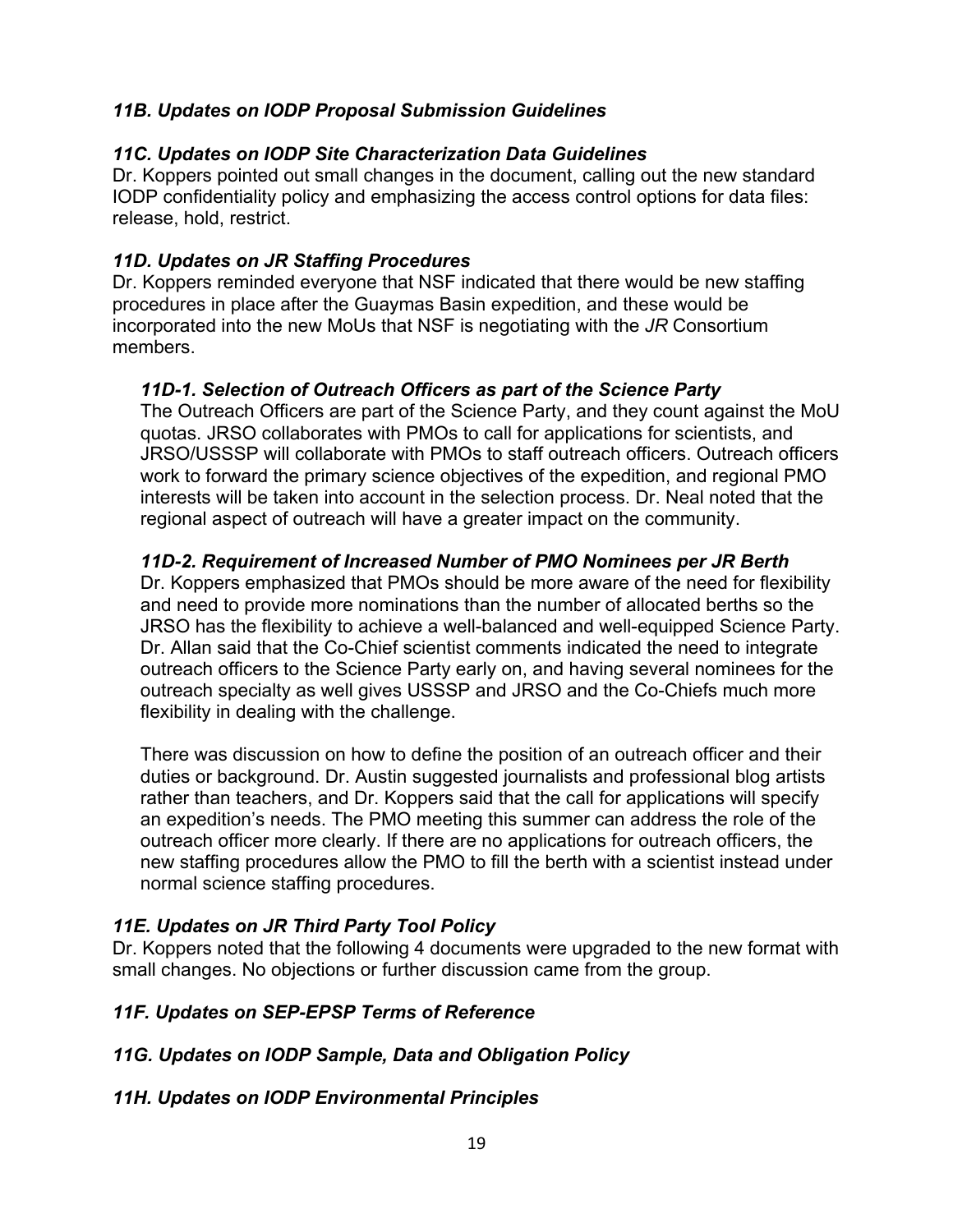#### *Consensus 3*

The JRFB approves the following updated policies and guidelines:

- 1) IODP Proposal Submission Guidelines (15 May 2018)
- 2) IODP Guidelines for Site Characterization Data (15 May 2018)
- 3) IODP Standard Confidentiality Policy (15 May 2018)
- 4) IODP Limited Non-Disclosure Agreement Policy (15 May 2018)
- 5) IODP Sample, Data and Obligation Policy (15 May 2018)
- 6) IODP Environmental Principles (15 May 2018)
- 7) *JR* Third Party Tool Policy (15 May 2018)
- 8) *JR* Staffing Procedures (15 May 2018)
- 9) SEP-EPSP Terms of Reference (15 May 2018)

## *Consensus 4*

The new **IODP Standard Confidentiality Policy** and the new minimum data requirement for all restricted data files will come into effect immediately for new PRE proposals being submitted at the **1 October 2018** proposal submission deadline. The JRFB encourages proponent teams of proposals already in the IODP Proposal Database (PDB) to work toward all the new guidelines in this policy as much as possible.

## **12. SEP Overview of Proposals for FY'20-21 Expedition Scheduling**

*12A. Statistics of JR Proposals at JRFB, in SEP Holding Bin, and with SEP*

Dr. Michiko Yamamoto, the SSO Proposal Manager, summarized the status and distribution of proposals available for JRFB review.

#### *12B. Science Evaluation Overview of Proposals Ready for Scheduling and Relevant Proposals in the SEP Holding Bin*

SEP Co-Chairs Dr. Ken Miller and Dr. Gulick reviewed SEP summaries for the proposals to be considered by the JRFB.

## **13. EPSP Preview of Proposals at JRFB**

EPSP Chair, Dr. Barry Katz, provided a summary of the February 2017 meeting to preview Proposals 864 (Equatorial Atlantic Gateway, Dunkley-Jones) and 859 (Amazon Margin, Baker). He noted the key requests for each proposal, mainly improved seismic displays for interpreted and uninterpreted sections, more detailed geology/morphology, and some site relocations.

The next EPSP meeting will be a 3-day meeting in September. Dr. Koppers approved of the preview meeting results and looked forward to getting the green light for a viable drilling program for Proposals 864 and 859 in September.

## **14. Options for FY'20-21 Expedition Scheduling**

Dr. Koppers introduced the discussion of expedition scheduling by reminding everyone of the COI policy and then providing several updates. Drs. Austin and Gulick had institutional conflicts with the Gulf of Mexico expedition (P887) and were asked not to participate in that discussion. It was decided that JRFB Member Dr. Paul Wilson, who described himself as a "sleeper" (not named) proponent on the Amazon Margin proposal (P859), would be able to join in the discussion objectively.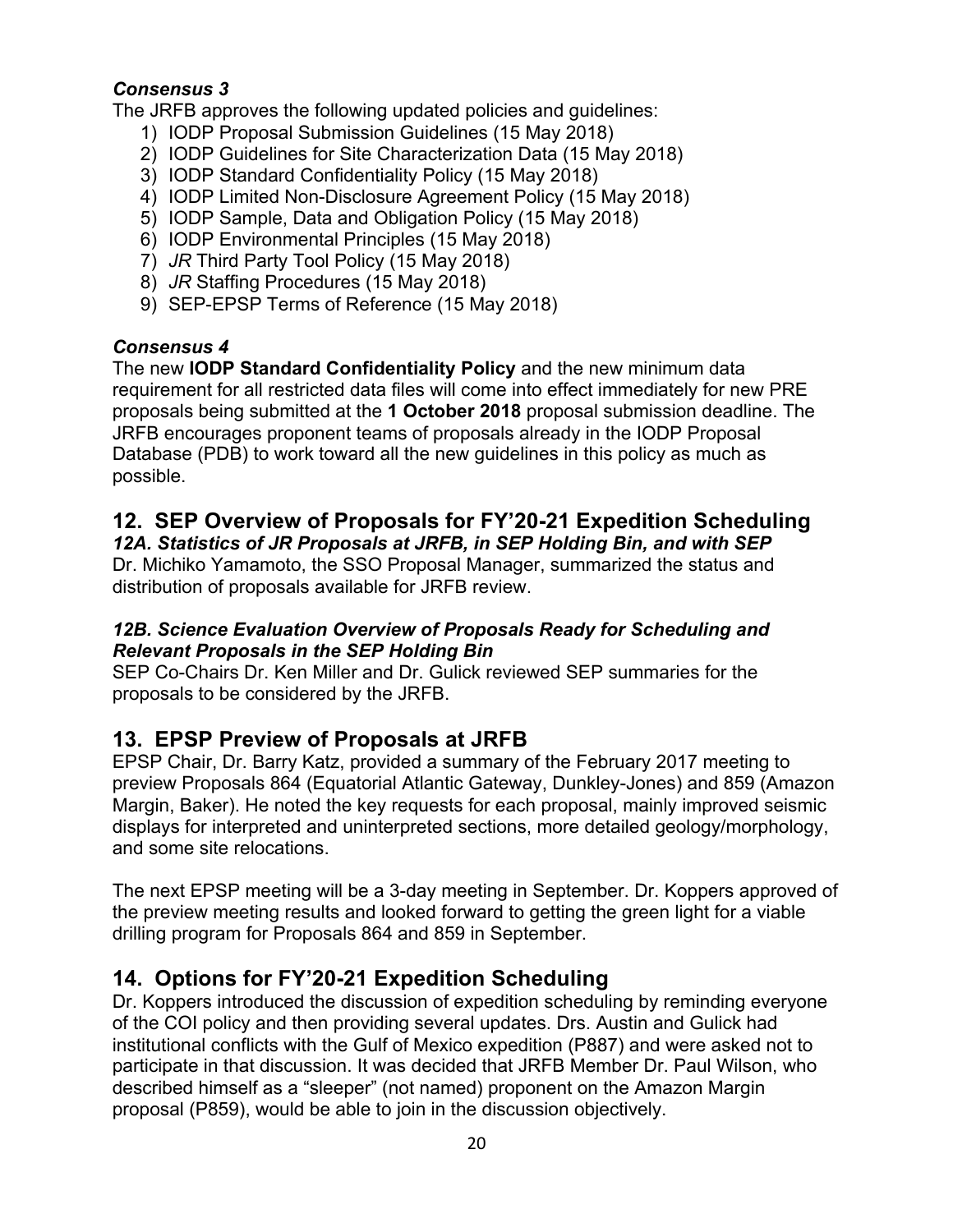Dr. Koppers noted the strategy for selecting the best possible schedule would follow the regional *JR* track as advertised as much as possible, schedule at least one proposal on the Brazilian margin (based on JRFB 1705 consensus statement 6), and aim for 4 expeditions scheduled in FY2020. They would need to take into account the Category 1/2/3 drilling complexities and costs, as well as scheduling in the Southern Ocean in the austral summer 2021. It was also noted that the cost of Engineering Expedition 384 is on the high side of a Category 2 expedition.

#### *14A. Mission Antarctica: PRL in Support of Proposal 732: Antarctic Peninsula (Channel)*

Dr. Koppers received a PRL from the proponents requesting that IODP and the Facility Board complete the third in three related Antarctic drilling projects.

#### *14B. Expedition 374: PRL to Return to the Ross Sea*

Dr. Koppers reminded everyone of the mechanical issues that led to 16 days lost for Expedition 374. The proponents asked JRFB to keep 2 sites in consideration for the future in order to complete their primary objectives, and they also plan to add additional sites and science objectives for a new "mini-proposal." Dr. Given asked everyone to consider how the board's response would set a precedent, to avoid inadvertently opening doors with future implications. Dr. Neal thought the case was clear cut, as a major mechanical failure was responsible for preventing the expedition from achieving its objectives. Dr. Allan notes that the extensive transit time (>1 month) precludes a "mini-expedition" in the future.

#### *14C. Expedition 349/367/368: PRL to Return to IODP Site U1503*

Similarly, Dr. Koppers received a letter from 6 Co-Chiefs from Expeditions 349, 367, and 368 regarding a mechanical issue that limited their ability to reach their primary objective. They requested for U1503 to remain at the Facility Board for future implementation (along the 2023-24 *JR* track). Dr. Miller pointed out that the South China Seas expeditions were CPPs and asked if additional funding could come from China. Dr. Allan said that NSF was on record telling China they would not need additional funds, so there will not be additional CPP funds required from China if the Facility Board reschedules. Dr. Coffin added that there are many reasons why expeditions don't fulfill their objectives, and everyone needed to consider all the reasons (mechanical, weather, political, medical, etc.) with regard to how to handle the situation in the future.

#### *14D. Expedition 386: Gulf of Mexico Methane Hydrate Permitting*

Dr. Koppers discussed the permitting issues with the Gulf of Mexico expedition, since regulations have been strengthened following the *Deepwater Horizon* disaster. Although the *JR* has operated successfully in the Gulf of Mexico before, the US Coast Guard will now require the *JR* to meet the Mobile Offshore Drilling Unit (MODU) 1989 Standard before being cleared to operate there. A long list of upgrades would need to be put in place before the *JR* can meet this standard.

Discussions between JRSO and the ship owner came to the conclusion that the expedition cannot be implemented under the current regulatory environment. The expedition has been taken off the schedule, as there is not enough time to carry out the upgrades and their cost is excessive (>\$5M).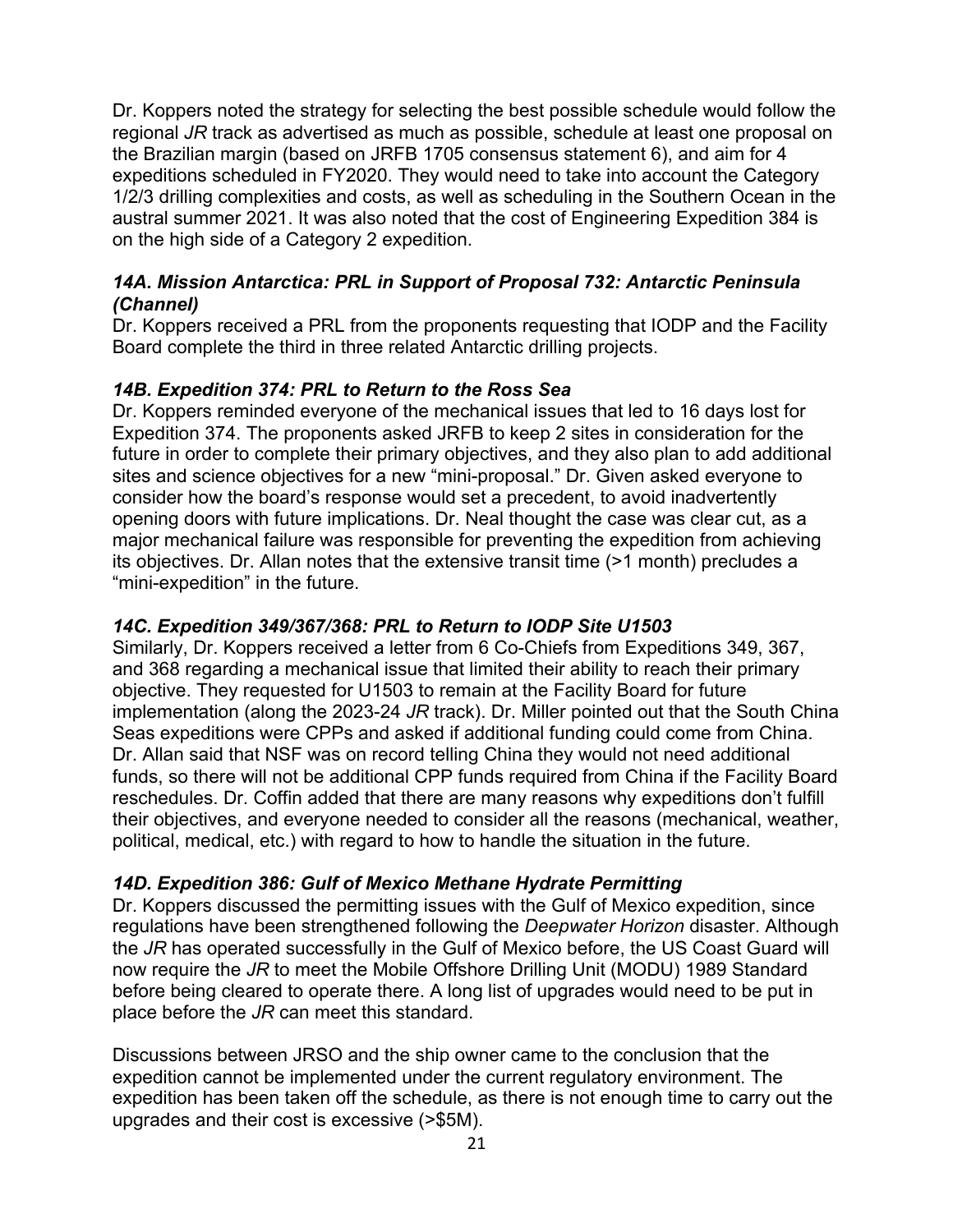Alternatives were considered for implementing Expedition 386. Postponing the expedition to 2022-24 would not be possible, as funding from the Department of Energy (DOE) would not be available that far in the future. The second option, using a MSP, could be looked into with ECORD representatives. The expedition could be forwarded to the ECORD Facility Board as a MSP with the advantages that a platform may be selected that meets the MODU Standard and is implemented with CPP funds. There will be challenges with fitting a new MSP expedition into their schedule, but preliminary discussions with the EFB, ECORD Managing Agency, and ESO have been positive. Dr. Camoin noted that if the expedition is forwarded, all the budget implications must be evaluated with input from the EFB and ESO to receive endorsement from the ECORD Council. Dr. Given said that if the EFB is successful, it would reflect very well on the international and cooperative strengths of the program. Dr. Koppers agreed to forward the expedition to the EFB.

#### *14E. Recommendations from the Hard Rock Engineering Workshop*

Dr. Neal presented a brief summary from the meeting of the Deep Crustal Drilling Engineering Working Group, which he chaired, held at Texas A&M University (TAMU) 16-18 October 2017. The full report is available on the IODP website. There were 27 participants in the meeting, and they came up with 8 recommendations to define strategies for hard rock drilling:

- 1) JRSO is understaffed and needs an additional 1-2 FTEs to efficiently maximize the return on money put into complex drilling.
- 2) JRSO should establish a Project Coordination Team (PCT) for proposals with challenges to start planning drilling operations. The PCT should be established early, when the proposal is forwarded from SEP to the JRFB.
- 3) A Technical Advisory Team (TAT) should be established by JRSO on an asneeded basis to review operations for challenging expeditions. They would not hold regular meetings.
- 4) The full capabilities of the rig instrumentation system should be utilized, which is difficult to implement post-expedition. The TAT would create plans for future expeditions.
- 5) The engineering expedition scheduled for 2019 should be conducted in the shallowest water possible. Technologies to be tested include sensor subs at drill bits and different bits for drilling and coring.
- 6) Future engineering testing for 3 technologies to enhance drilling into hard rock, including a mud return system for riserless drilling.
- 7) Establish a Superfast-dedicated PCT to deepen Hole 1256D based on past experience with broader expertise and knowledge base than currently available. The PCT should develop a coring plan.
- 8) SloMo Phase 1 Atlantis Bank deep drill hole should be moved closer to successful hole 735B where drilling to 3 km can be accomplished.

Dr. Neal talked about future developments for improving coring and drilling, ship operation efficiency, and long-term suggestions for consideration. He noted that complex proposals should be kept at the JRFB to allow flexibility and protect them from falling off the table over time (if they were kept at SEP).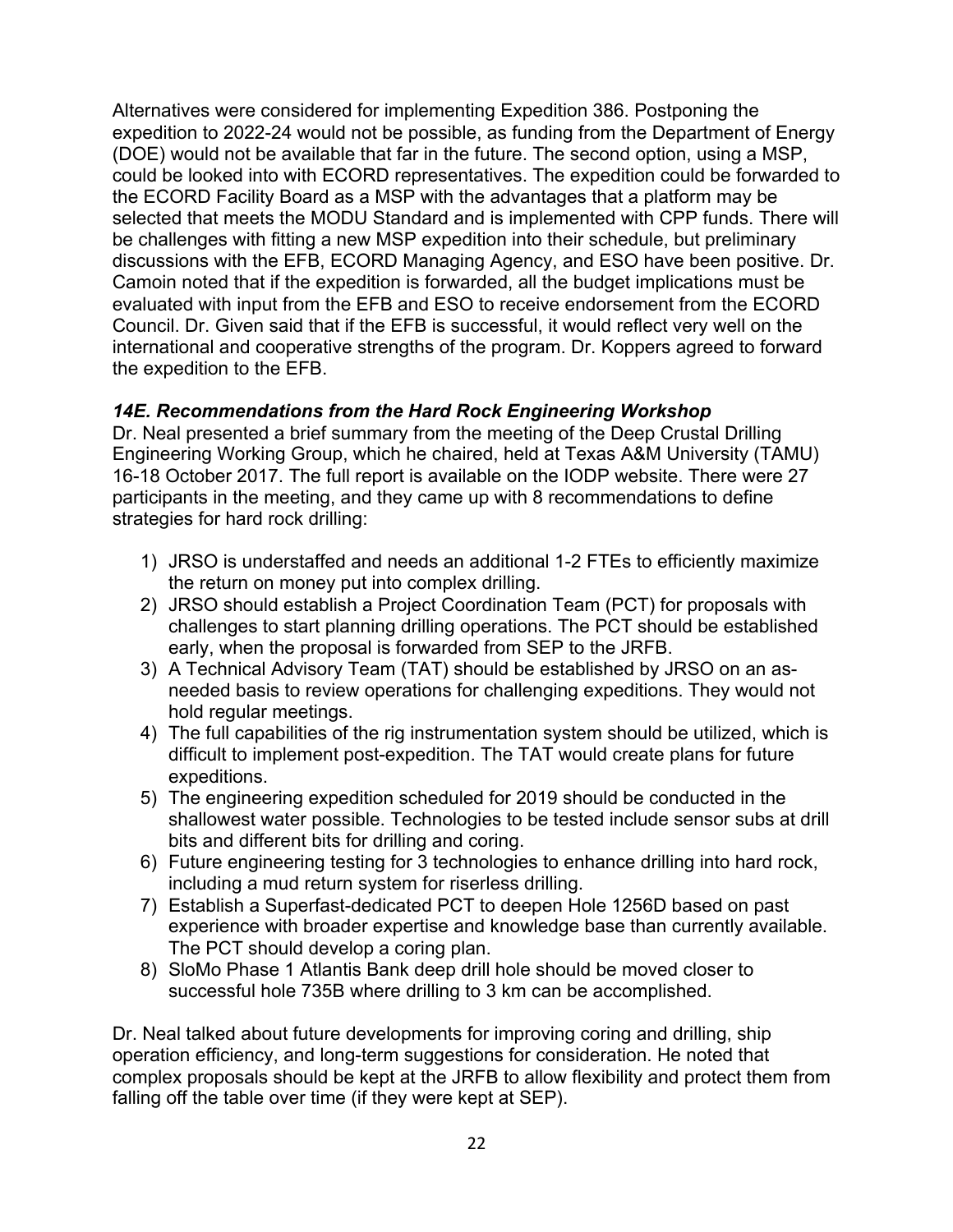## *14F. Various Options for Expedition 384: Engineering Testing*

At the request of Dr. Koppers, JRSO Manager of Science Operations, Dr. Mitch Malone, presented a prioritized list of engineering tests for Expedition 384 based on recommendations from the Deep Crustal Drilling Workshop:

- Advancing, opening, or remediating a hole: New drill bits, expandable casing
- Improving hole cleaning: Biodegradable fiber additive (difficult to find, may need to contact workshop participants)
- Improving core recovery: New coring bits (challenging due to volume of orders), lined core barrels (too expensive to use for testing)
- What is going on downhole? Sensor subs (expensive, long-term development project)

It was determined that new drilling bits and underreamers should be prioritized, followed by coring bits and drilling fluid additives at medium priority. Tests that were not recommended: expandable casing, lined core barrels, and sensor subs.

Dr. Malone mentioned other tests they would like to perform, including the MDHDS delivery system that was tested on Expeditions 362 and 372 and a bottom-driven XCB that is based on the current *Chikyu* XCB. The Engineering Expedition is planned for 30 days of operation, joined with APL-769 to Hole 504B.

#### *14G. Various Options for Expedition Schedules*

Dr. Malone presented the details and rationale for several possible FY'20-21 schedules.

## **15. Discussion of the FY'20-21 Expedition Scheduling Options**

Dr. Malone provided answers to JRFB member questions regarding the scheduling options provided. Dr. Koppers asked the JRFB members to think about these overnight and be prepared for a discussion on the pros and cons in the morning on Day 2.

| Wednesday | 16 May 2018 | $9:00 - 17:30$ |
|-----------|-------------|----------------|
|-----------|-------------|----------------|

## **16. Development of the FY'20-21** *JR* **Schedule**

Dr. Koppers recapped the possible FY'20-21 schedules provided by Dr. Malone, along with a few updates to the options presented previously. He then led the Board in a discussion of potential schedules, their scientific importance and impact, as well as transit and cost implications. He asked the JRFB members to state which schedule they would like to implement in FY'20-21 to achieve the best science in a cost-effective way. The following list received the strongest consensus:

Guaymas Basin Activity (P833 / Exp 385) *JR* Tie-Up Engineering Testing (Exp 384) / APL (P769) Amazon Margin (P859) Equatorial Atlantic Gateway (P864) *JR* Tie-Up South Atlantic Transect, Expedition 1 (P853) Walvis Ridge Hotspot (P890)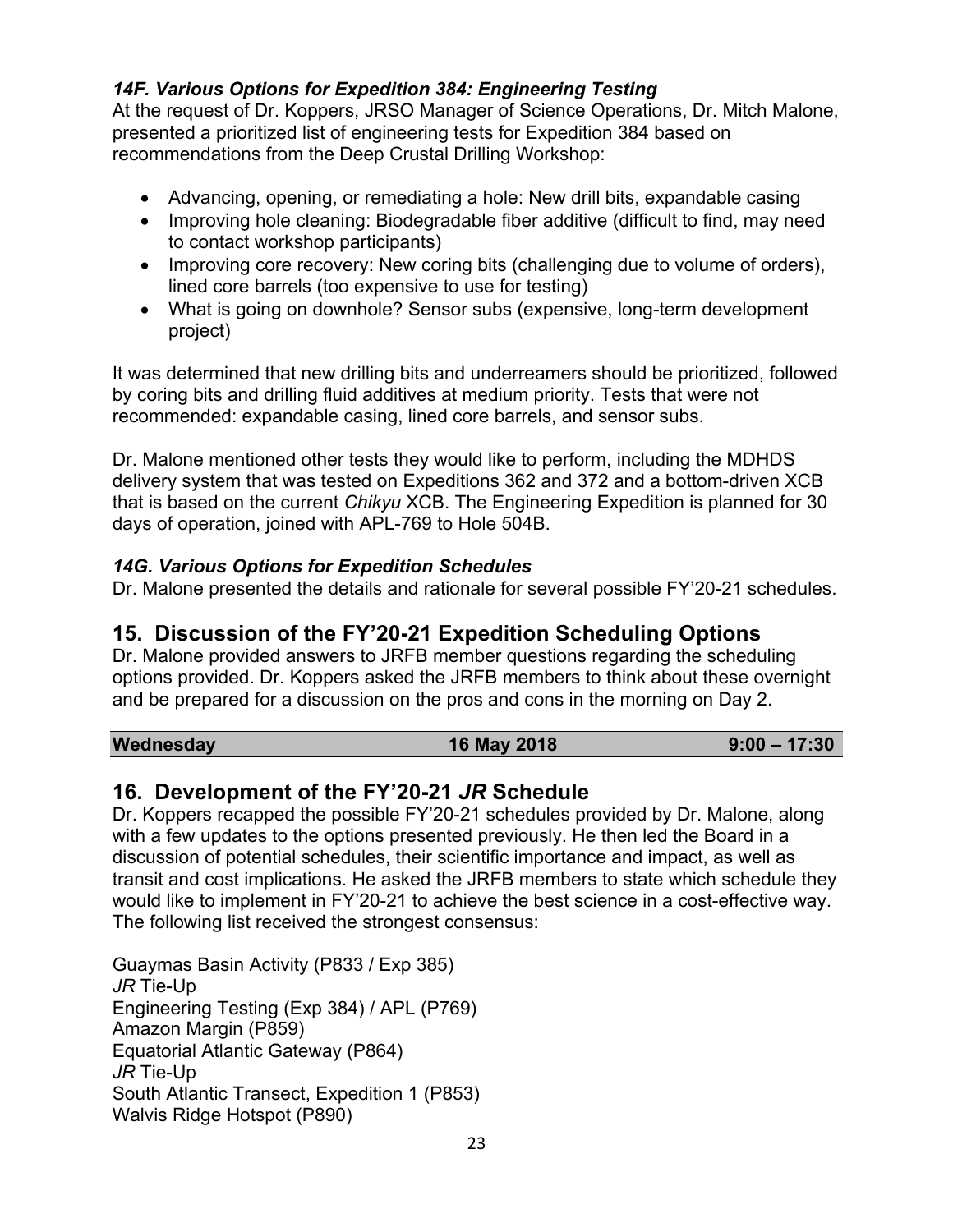Agulhas Plateau (P834) South Atlantic Transect, Expedition 2 (P853)

### *Consensus 5*

The JRFB recommends the rescheduling of Expedition 384 (Engineering Testing) to FY'20, following Expedition 385 (Guaymas Basin) and a tie-up period. This will be followed by Full Proposal 859 (Amazon Margin), Full Proposal 864 (Equatorial Atlantic Gateway) and a second tie-up period. Furthermore, the JRFB recommends the scheduling of the first expedition for Full Proposal 853 (South Atlantic Transect) in the beginning of FY'21, followed by Full Proposal 890 (Walvis Ridge Hotspot), Full Proposal 834 (Agulhas Plateau) and the second expedition for Full Proposal 853 (South Atlantic Transect). The expectation of the JRFB is that there will be in total 8 months of operations in FY'21.

#### *Consensus 6*

The JRFB recommends the following engineering tests to be carried out during Expedition 384 by the JRSO in order of priority:

- 1) New drilling bits for improved advancement, opening and remediation of drill holes in hard rock formations.
- 2) New underreamers for opening up holes in hard rock formations.
- 3) New coring bits for coring in hard rock formations.
- 4) New biodegradable drilling fluid additives for improved hole cleaning.
- 5) New bottom-driven XCB based on current *Chikyu* XCB designs.
- 6) Continued testing of the Turbine Driven Coring System (TDCS) depending on the outcome of first tests during Expedition 376 and discussions with CDEX.
- 7) MDHDS testing in conjunction with the T2P system.

## **17. Long-Term Cruise Track of the** *JOIDES Resolution*

#### *17A. Proposal Pressure in the South, Equatorial, and North Atlantic*

Dr. Koppers projected the map of proposals at SEP and JRFB and the schedule for those proposals still at SEP. He noted that there are many pre-proposals in the North Atlantic, which fits with the path of the *JR* going north after picking up the second expedition for the South Atlantic Transect.

#### *17B. Alternative Long-Term Cruise Tracks (if necessary)*

Dr. Koppers determined that no alternative long-term cruise tracks were necessary this JRFB meeting.

## *17C. Call for Proposals in the North Atlantic, Arctic, and North Pacific*

Dr. Koppers reiterated his hope for the science community to hold workshops resulting in proposals in the North Atlantic, Arctic, and North Pacific. The USSSP and MagellanPlus programs are working in the right direction to build proposal pressure in those regions. The Board approved the following proposal call text as drafted by Dr. Koppers.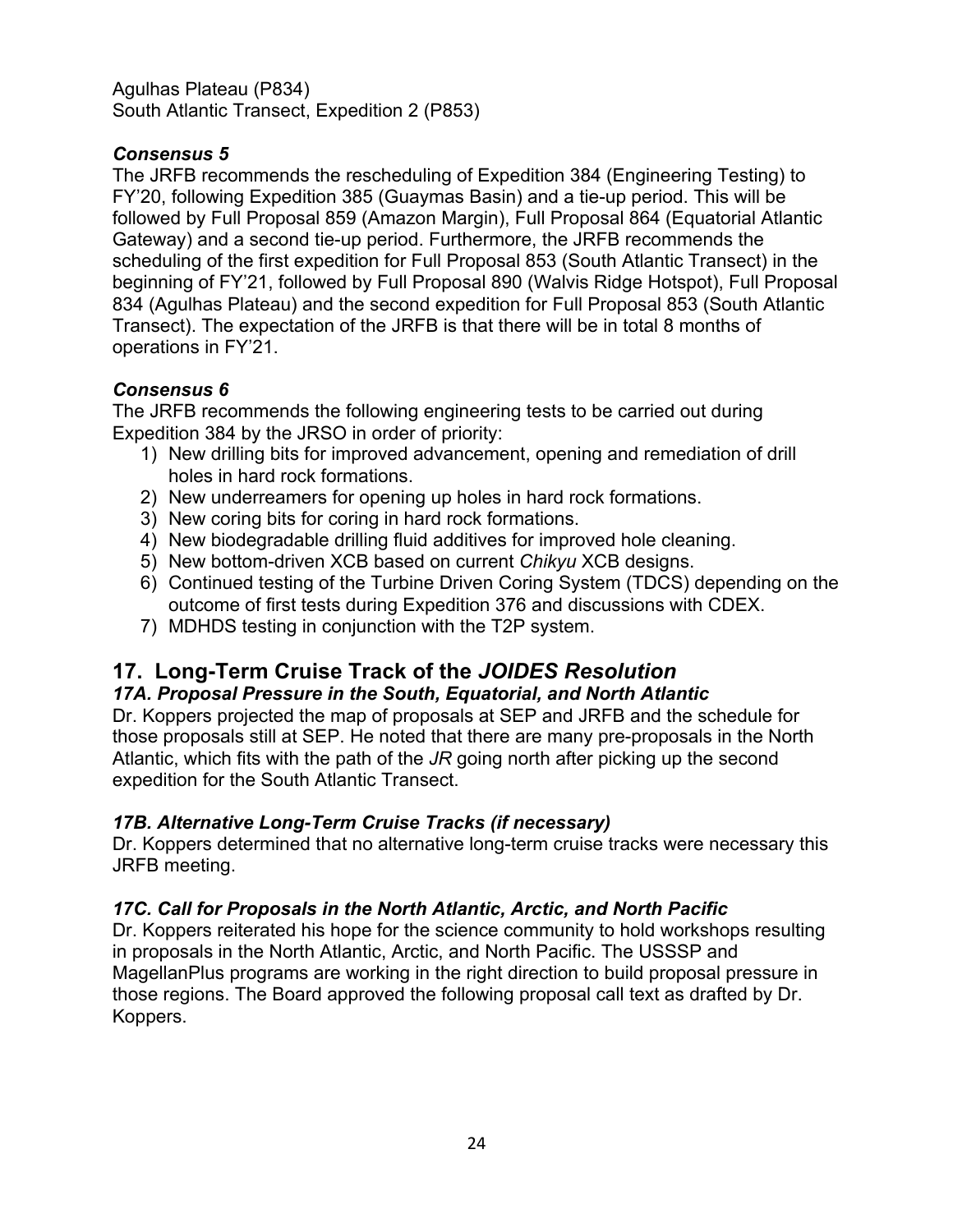#### *Consensus 7*

Based on the long-term regional track of the *JOIDES Resolution* from 2021 until 2023/24, the JRFB is encouraging the IODP science community to submit proposals for drilling projects in the North Atlantic, Arctic Ocean, and the North Pacific.

#### *Consensus 8*

The JRFB reaffirms that, based on current and anticipated proposal pressure, the *JOIDES Resolution* will start to operate in the general area of the Equatorial and North Atlantic, Gulf of Mexico, Mediterranean, Caribbean, and the Arctic in FY'21 and through FY'22. Furthermore, the JRFB expects that the *JOIDES Resolution* will complete its global circumnavigation in the Indo-Pacific region in FY'23.

Dr. Coffin noted that guidelines should be developed for advising proponents who encounter mechanical failures, medical evacuations, or other circumstances beyond their control. The group discussed and decided on specific text to allow undrilled sites to remain at the Facility Board for future scheduling.

#### *Consensus 9*

The JRFB in exceptional circumstances on a case-by-case basis will consider to keep unimplemented sites on the board for potential completion at a later date during the IODP 2013-2023 program. The JRFB has decided to keep Expedition 374 Sites U1524 and RSCR-19A and Expedition 368 Site U1503 on the board.

Dr. Malone asked if APL-921 would still be implemented with the engineering expedition, and Dr. Koppers was in favor of doing the APL if it did not jeopardize the engineering test objectives from being met. Dr. Malone said he would work out a more detailed plan for the engineering tests and then return to the Board to determine if the APL can be added.

Further discussion on the canceled Gulf of Mexico expedition ensued, with Dr. Koppers agreeing to write a letter describing the situation to the community to be made available on the IODP website.

#### *Consensus 10*

The US Coast Guard has informed the JRSO and ship owner ODL/SIEM that the *JOIDES Resolution* needs to fulfill all requirements of the Mobile Offshore Drilling Unit (MODU) 1989 Standard in order to receive permitting for Expedition 386 in the US EEZ of the Gulf of Mexico. Given the high costs and insufficient available time for the large number of upgrades required, the JRFB cancels Expedition 386 and removes it from the *JOIDES Resolution* schedule. However, the JRFB will forward proposal 887-CPP2 and 887-ADD2 to the ECORD Facility Board (EFB) for consideration of the potential implementation of this drilling project as a Mission Specific Platform (MSP). The JRFB highlights the fact that the implementation of this drilling proposal addresses Challenge 13 in the IODP 2013-2023 Science Plan.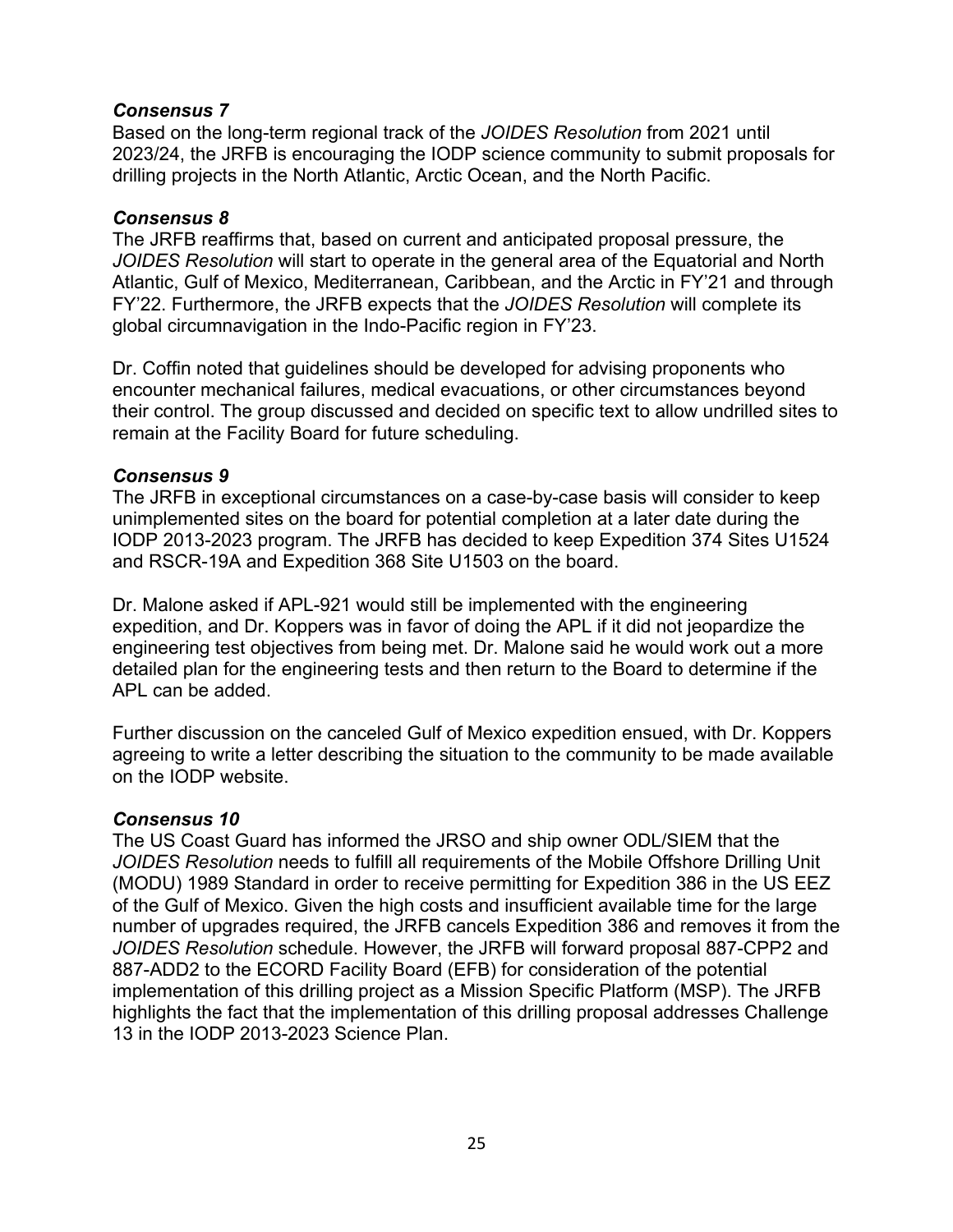## **18. Executive Session to Discuss FY'17 JRSO Site Review and Co-Chief Scientists' Evaluation Reports**

Closed session – no notes taken.

## **19. Discussion of NSF's Response to FY'17 JRSO Site Review**

Dr. Allan gave a brief review of the process and results of the FY'17 JRSO Site Review. The JRSO's five-year cooperative agreement requires annual reviews, and this was the mid-award (3<sup>rd</sup> year) review. The reviews help NSF OCE determine whether to renew, recompete the award to operate the *JR*, or terminate the cooperative agreement. OCE decided to encourage the operator to submit another proposal for an additional 5 years of operations. The NSF panel report is confidential, but the NSF response is public and will be posted on the JRSO website.

NSF determined that the JRSO did very well in their review, and the broader management infrastructure (SSO, SEP, EPSP, Forum, JRFB) are all running very well. Dr. Allan noted that Dr. Koppers's exceptional leadership played a large role in this.

The panel report identified several challenges and made 10 recommendations. Challenges included tight funding, an aging vessel, and the availability of sufficient highquality seismic data, but no significant shortcomings were identified.

#### *Consensus 11*

The JRFB is very pleased with the results and recommendations presented in the FY'17 Co-chief Scientists Report and the FY'17 JRSO NSF Panel Facility Review Report (February 2018). Both reports point out the outstanding, safe, and efficient operation of the *JOIDES Resolution* through capable management and critical engineering improvements by the JRSO. In addition, the JRFB supports the recommendations by the NSF in their response to the FY'17 reports, emphasizing that effective operation of this facility requires enhancement of operations risk management methods and safety evaluations, and improved retention of overall drilling knowledge.

#### *19A. Planning for Future Scientific Ocean Drilling Facilities*

#### *19B. How to Efficiently Operate the >33-Years Old JR during the 2019-2024 Phase*

*19C. Availability of Sufficient High-quality Seismic Data in Support of IODP (see Agenda #25)*

*19D. Facility Operations Risk Management Recommendations*

#### *19D-1. Application of Risk Analyses Methods and Evaluations*

#### *19D-2. Addition of Sufficient Alternate Sites Requiring Differing Operational Approaches*

Dr. Koppers emphasized the need for sufficient alternate sites with differing operational approaches to be included in proposals. He asked SEP to guide proponents to comply with this request in their reports to the proponents. Dr. Malone noted that this request stems from the South China Sea expeditions, where sites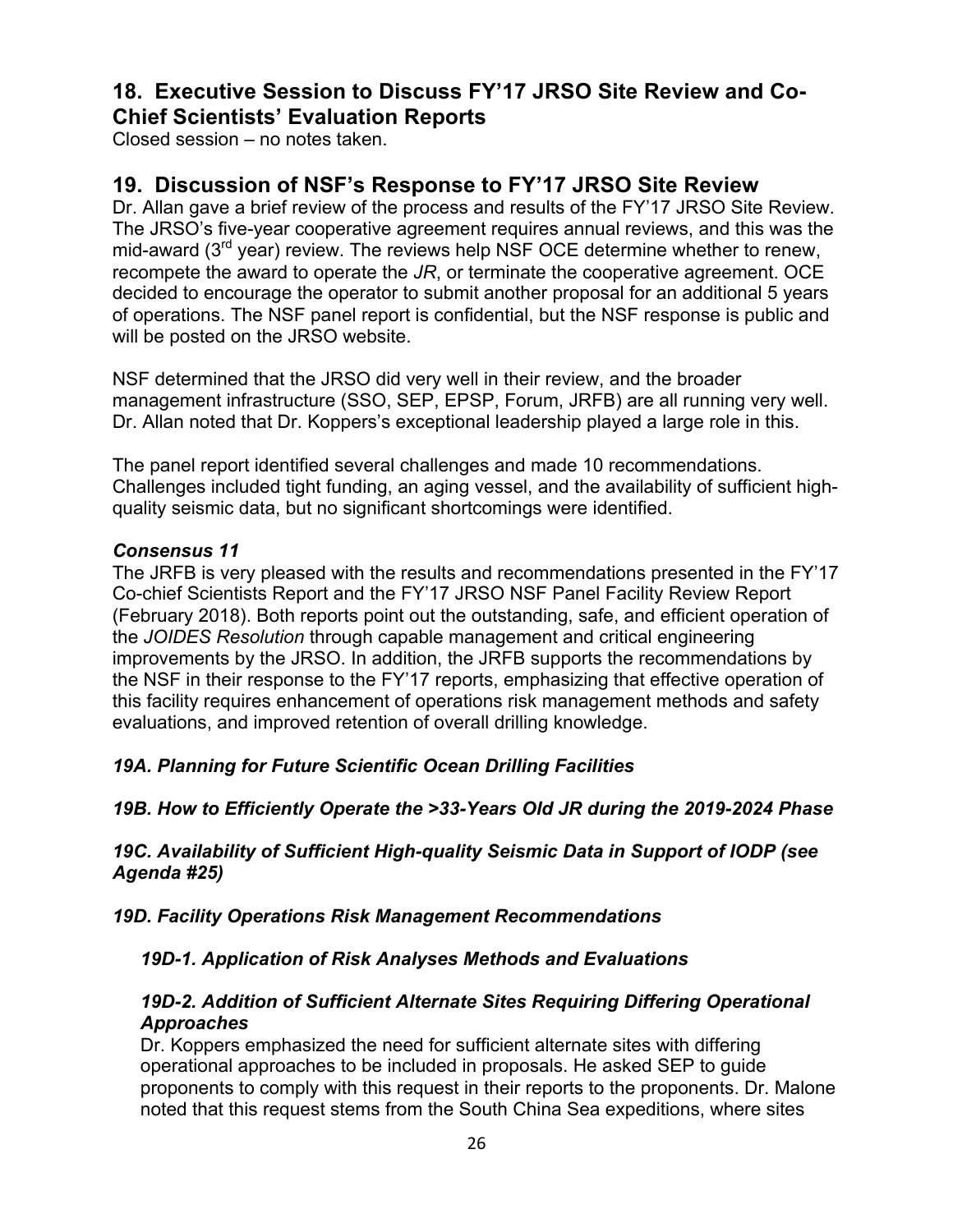given clearance by the TAMU safety panel and EPSP were not scientifically sound according to the Co-chiefs. The sites should have been considered earlier in the review process rather than at sea. Dr. Miller said that there are never enough alternate sites, but it is difficult to review proposals with 50 sites. There was further discussion weighing the merits and challenges of alternates sites and contingency plans, with agreement that not all proposals will require alternate sites and drilling strategies, but they may be identified as the proposal goes through the review process.

#### *Consensus 12*

The JRFB requests from the SEP/EPSP, and in consultation with the JRSO representation at their meetings, to ensure that the proponents provide sufficient alternate sites and strategies in IODP proposals, including alternate sites that would require differing operational approaches (such as different water depths, sediment thicknesses and/or types) in order to increase operational flexibility and decrease risk during implementation of the project at sea.

#### *Action Item 2*

The JRSO is asked to provide annual reports to the JRFB, including risk analyses, development of risk management methods, and approaches to retain insight/experience in the current JRSO staff and engineering.

#### *Action Item 3*

The JRSO is asked, before the next JRFB meeting in 2019, to provide how their science planning for *JR* operations has been improved based on recommendations in the FY'17 JRSO NSF Site Review Report. This includes a cost-benefit analysis and plan toward the potential installation of a whole-core XRF core scanner onboard the *JOIDES Resolution*.

*19D-3. Enhanced Data Mining and Publication of Previous Drilling Operations*

*19D-4. Ensuring Appropriate Site Survey Data are Available to Science Parties on the JR*

*19D-5. Encouraging Enhanced Reporting and New Safety Initiatives for JR Operations*

*19E. Enhancement of Science Party Support Recommendations*

*19E-1. Addition of Enhanced PowerPoint and Video Guides*

*19E-2. Improving Guidelines for Co-chief Scientists and Expedition Program Managers*

*19E-3. Explore Installation Options for the Whole-core XRF Core Scanner on the JR*

*19E-4. Continue Improving Support for Effective Onboard Outreach Activities*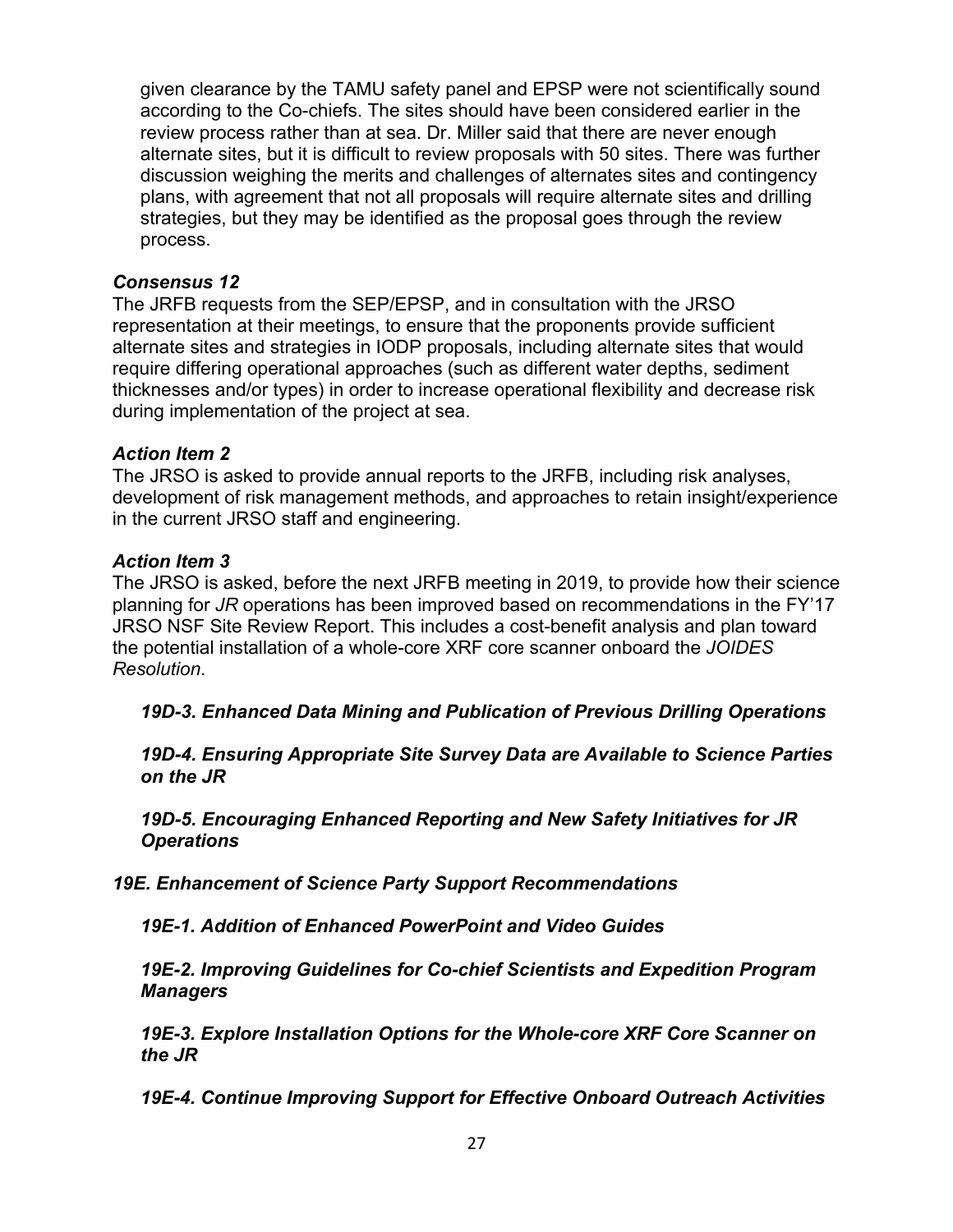#### *19F. Archival Publications Recommendation*

#### *19F-1. Improve and Update Website Interface for Report Submittal and Publication*

## **20. Future Updates to the Gulf Coast Repository and Core Storage**

Dr. Clement gave the group updates on the Gulf Coast Repository (GCR), which currently stores 140 km of cores and has space for 30 km more. He noted that the GCR will stop taking in cores in 2020 since they don't archive cores from the Atlantic. The scientific community underscored the need to maintain storage conditions and continue refrigerating the samples. There continues to be a high amount of interest in the DSDP cores, as the GCR receives a large number of sample requests for these cores. TAMU intends to support the repository with the installation of new equipment (such as a new refrigeration system).

## **21. The JRSO Draft FY'19 Annual Program Plan**

Dr. Clement then presented the JRSO tasks and implementing plan for their FY'19 Annual Program Plan (APP) draft, noting that discussion of the draft would help determine which long lead items to include in the APP. Fluctuating fuel prices should be taken into account as well. The APP will be sent back to the Facility Board for approval and reviewed by NSF.

Six expeditions were scheduled for FY'19 at the May 2017 JRFB meeting:

- Expedition 378: South Pacific Paleogene Climate
- Expedition 379: Amundsen Sea
- Expedition 382: Iceberg Alley & South Falkland Slope
- Expedition 383: Dynamics of the Pacific ACC
- Expedition 384: Engineering Test + APLs
- Expedition 385: Guaymas Basin

The FY'19 guidance from NSF was \$65M, but the FY'18 actual budget was \$66.7M. Through discussions with NSF and the Facility Board Chair, it was decided that the Engineering Test would be deferred to reduce costs for FY'19 and get closer to the budget.

Dr. Clement pointed out that the scheduled expeditions will include operations around so-called Point Nemo, the most remote location on the planet (where NASA targets their spacecraft crashes). He reminded everyone that it will be extremely difficult to get medical help in such remote waters, so the PMOs need to take medical clearance very seriously to prevent incidents.

Dr. Clement then went into the details of the FY'19 APP budget, which has little room for flexibility at \$65.8M. There are some uncertainties for fuel costs based on temperature-dependent fuel blends. Personnel changes at the JRSO were also noted.

The Rutgers Core Repository, a satellite repository for the GCR included in the JRSO APP, was discussed next. Dr. Miller and Dr. James Wright, Chair of the US Advisory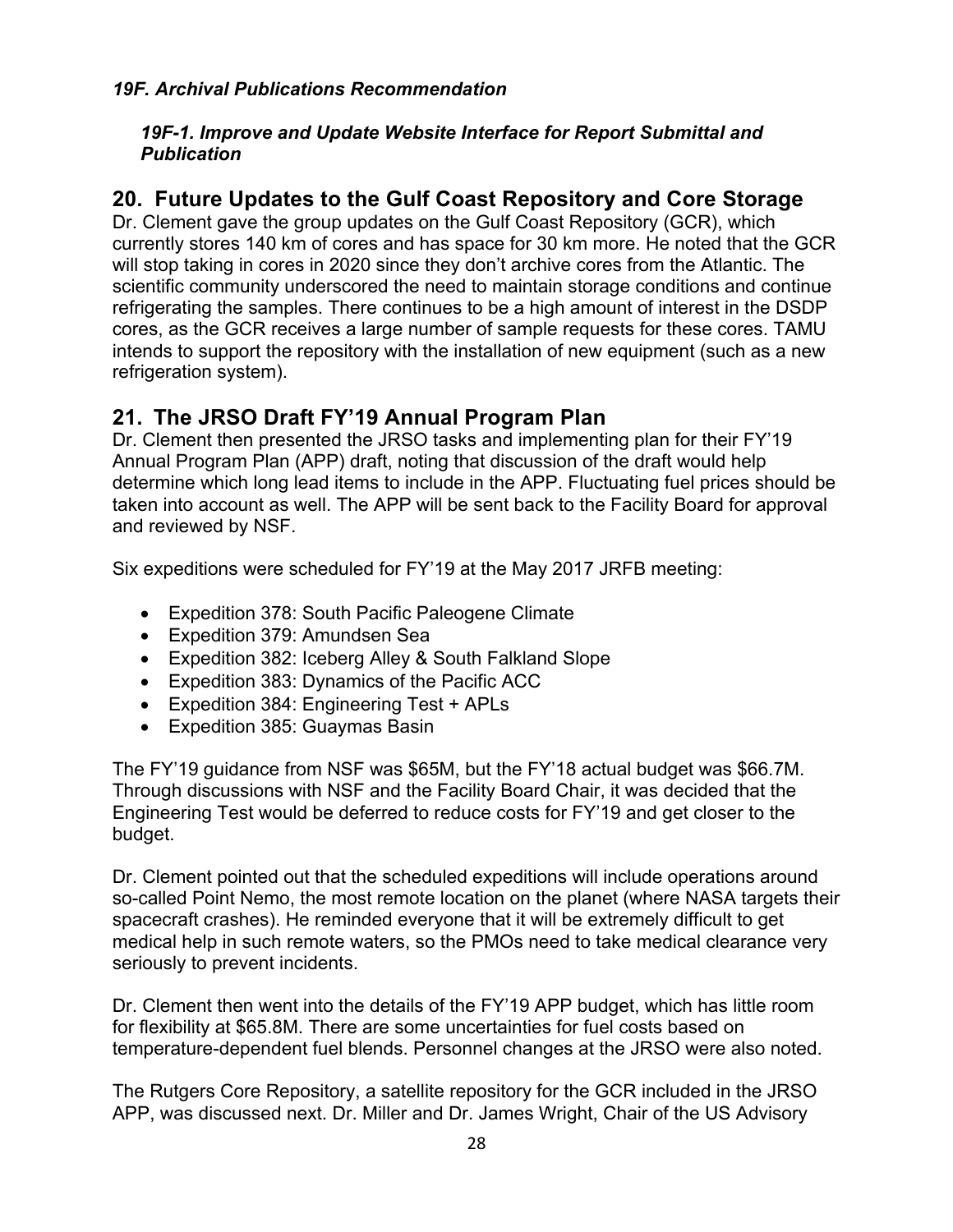Committee for Scientific Ocean Drilling, left the room due to institutional COIs. Dr. Allan provided some background on the facility, noting their longstanding support for the storage of both IODP and ICDP cores and sampling requests, and Dr. Koppers agreed that the proposal was a logical and worthwhile legacy of scientific ocean drilling that should be maintained. Dr. Neal asked if the \$80K cost was in addition the JRSO APP, which Dr. Clement confirmed. There was general agreement that the repository proposal should be approved.

Cores from the Iceberg Alley Expedition 382 will be stored at the Bremen Core Repository (BCR), but the programmatic XRF scanning cannot be done for free there. Dr. Clement proposed shipping the archives to College Station to get the measurements and then shipping them to Bremen for storage, but the \$20K shipping costs should be taken into consideration. Dr. Koppers was in favor of making XRF scanning a standard measurement and having the BCR provide this as part of the core curation services, and Dr. Miller suggested that this be reflected in the NSF MoU with ECORD. Dr. Allan said if the JRFB endorses the principle, it can be worked out. Dr. Sally Morgan, ECORD Science Operator, said there is no policy on minimum measurements, and Dr. Koppers replied that indeed a policy for the *JR* Facility does exist. Dr. Allan reiterated that having US cores archived at the BCR for free is good for NSF, and Dr. Austin noted that the cores are the ultimate legacy of the program and demonstrate great cooperation.

#### *Consensus 15*

The *JOIDES Resolution* Science Operator (JRSO) Annual Program Plan FY'19 is recommended for approval in principle. The final plan, including the addition for the annual support of the Rutgers Core Repository, will be considered for approval by the JRFB at a later date, but before July 2018.

## **22. The SSO Draft FY'19 Annual Program Plan**

Dr. Given presented the SSO APP to the JRFB for approval. She reviewed the planned budget and reminded everyone of the SSO's role in facilitating the proposal review process for the benefit of both proponents and reviewers. Dr. Allan noted that the SSO's renewal reward should have gone through already but there were some administrative issues. Staff updates were given, noting the departures of Project Coordinator Ms. Rita Bauer and IT Developer Mr. Brian Manning, retirement of Scientific Advisor Dr. Blackman, and hiring of IT Developer Mr. Alan Yang. Dr. Allan said that the SSO has proved crucial in making sure that IODP functioned in an integrated way as much as possible, with consistent policies and procedures across all boards. He also praised the leadership and unspecified tasks taken on by the SSO.

Dr. Given reviewed the primary task work of the SSO:

- Task 1: Logistical and programmatic support for advisory panel meetings
- Task 2: Proposal and data management for 2 submission deadlines every year, including the normal workflow of evaluating proposals and maintaining an archive of all documents and data
- Task 3: Websites for IODP, which will include IODP legacy documents organized on the current website this year
- Task 4: IT platform, which entails backups, security, maintenance, etc.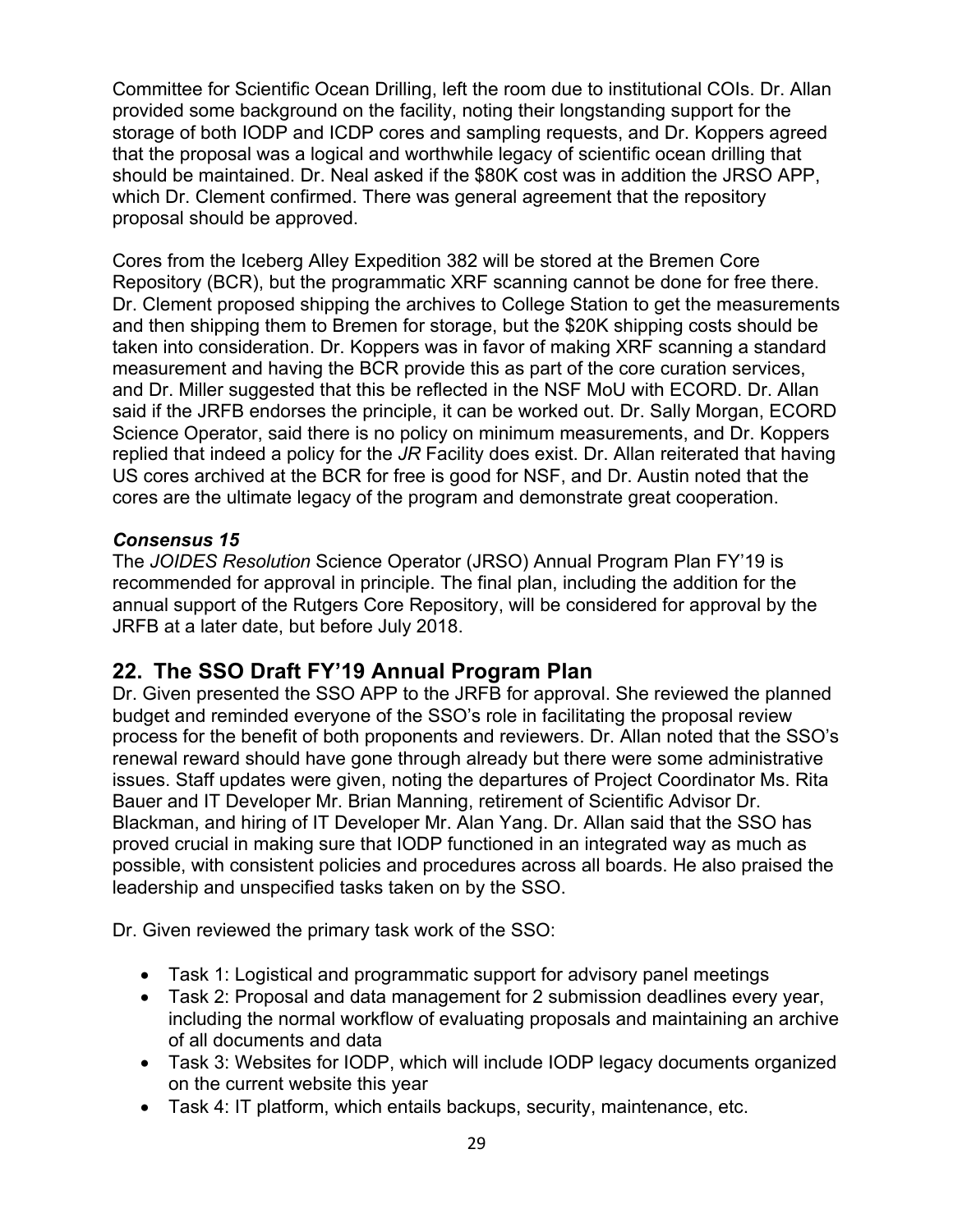Dr. Neal was concerned about the planned FTE drop-off in future years given the level of support and extra tasks taken on by the SSO, and Dr. Given responded that she will look at changing the FTEs or other arrangements. Dr. Allan said that NSF will follow the current award, and changes may be made with further discussion. Dr. Koppers added that the SSO has been as vigilant as a sixth watchdog during SEP meetings.

#### *Consensus 16*

The Science Support Office Annual Program Plan FY'19 is recommended for approval.

## **23. Planned Partner Contributions and Commitments 2018-2024**

Dr. Koppers led the discussion on planned partner contributions for the second phase of IODP. The NSB will be reviewing international contributions to the operation and management of the *JR*. Some MoUs are being negotiated and will need to be put in place by 2018. There are currently no new CPPs in the system to provide additional funds, and more expensive drilling operations are scheduled for this fiscal year. The increased costs due to LWD and fuel prices are significant. *JR* operations have been scaled down to 8 months from 10-11 months per year. Increased investment in the *JR* by the international partners will be a key argument for renewal. Therefore, Dr. Koppers asked the partners to each present their planned contributions and collectively demonstrate the strong commitment by the international community in support of the *JR*, which will be presented to the NSB.

**ECORD**: Dr. Camoin said they can contribute \$7M per year starting 1 October 2019. Their flat contribution will reduce their berth count by 1, down to 7 sailing scientists per expedition. Unlike the *JR* policy, MSPs will not count co-chief scientists and outreach officers against participation levels.

**ANZIC**: The current MoU goes through September 2019 with participation as a half member. Dr. Armand said ANZIC will not be able to increase the fee they pay from their funding agencies, so they will to drop to 0.37 of a full membership in order to continue participating until 2020, when ANZIC ends. Staying at 0.5 of a full membership would likely have ANZIC finishing early, and they would prefer to finish through 2020. The funding request would go in early 2019, with outcomes available late 2019 or early 2020. ANZIC would like to become a full member, but it depends upon the political environment. Things look positive at the moment to continue on with the program. Dr. Allan asked if they will sign a memorandum for \$1M/year until 2020 with the goal of \$4M/year for 2020 and beyond. Dr. Armand confirmed their intent and noted that they are in discussion with New Zealand colleagues to find ways to increase their contributions.

**Korea**: Dr. Gil-Young Kim, JRFB Member from K-IODP, described their funding sources from the Ministry of Oceans and Fisheries (MOF) and the Korea Institute of Geoscience and Mineral Resources (KIGAM) in previous K-IODP phases. The current MoU between NSF and KIGAM ends in 2019 and is under negotiation with MOF for 2020 and onward. Dr. Neal asked if Dr. Kim is requesting a letter from JRFB. Dr. Kim said that he has to convey the importance of IODP to MOF and will seek support letters from IODP member countries. Dr. Koppers suggested using the JRAW report, since it lays out the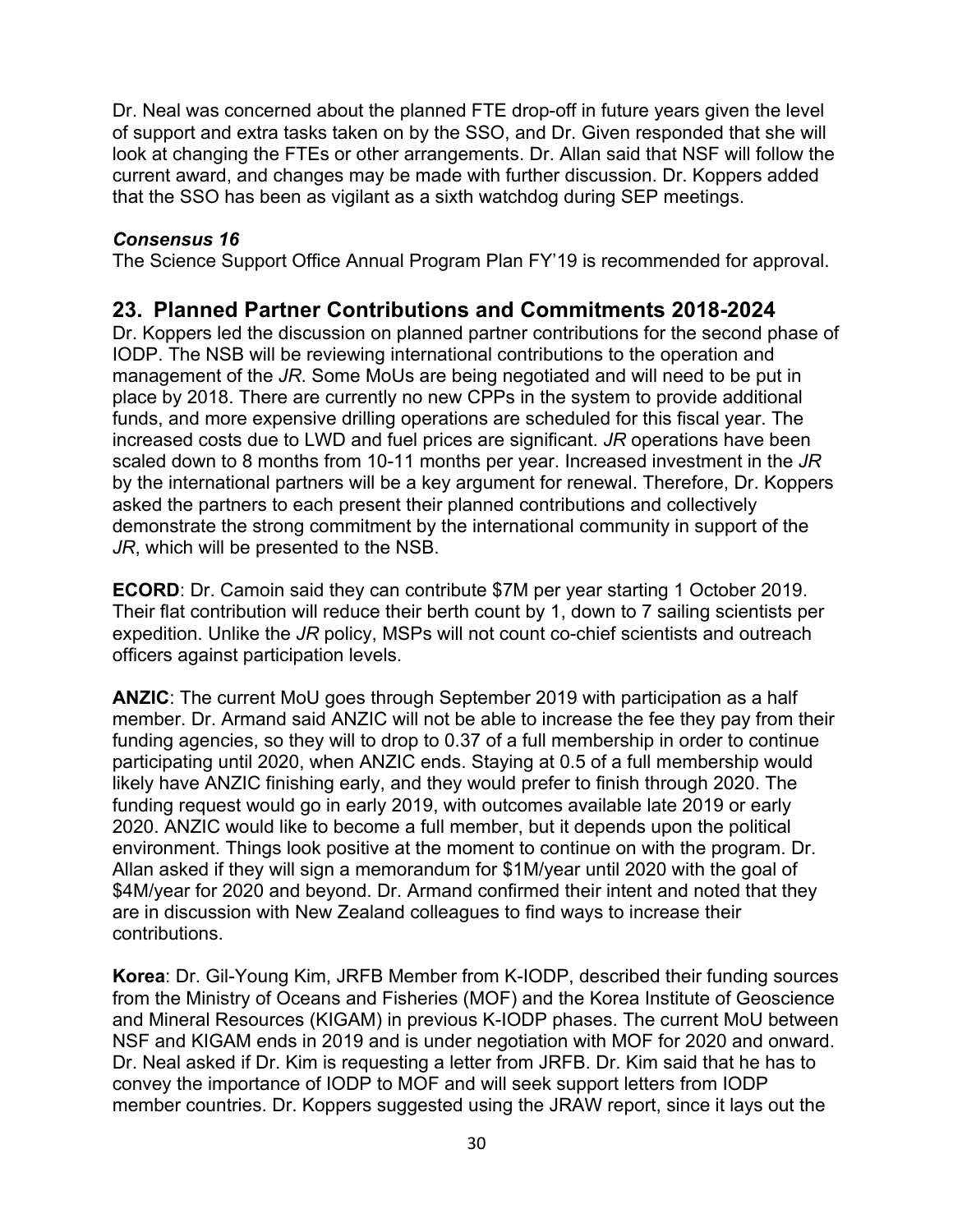science results and provides an excellent view of the impact of the IODP program and the *JR* in particular. Dr. Kim said he was considering involving other Korean agencies and bringing in more universities to explain IODP's importance to the Korean government. Dr. Given suggested getting impactful statements from Korean scientists who have sailed on IODP expeditions and gained valuable research and career experience. Dr. Koppers and Dr. Neal agreed to write a letter of support and advised Dr. Kim to bring the issue to the Forum Meeting for additional support. Dr. Kim noted that the Korean government is not particularly interested in geoscience.

**India**: Dr. Brijesh Bansal, JRFB Member from IODP-India, indicated that their current memorandum is in place through 2019, and there will be an internal review to determine their intent to commit beyond that. They want to assess the benefits that have been brought to Indian scientists who have sailed on the *JR* and take that into account for the future activity of India in their decision. Dr. Bansal said their intent is to renew at the same level. Dr. Austin noted that the results from the monsoon expeditions probably benefited India more than any other country and provide a strong scientific argument for what the program has done beyond any scientist's individual contribution. Dr. Allan said that the total IODP investment in the geographic regions around India are on the order of \$90M. Dr. Bansal said he is on board but needs to convince the administrative officials.

**Brazil**: Ms. Maior stated that their current MoU with NSF is for 6 years, ending in September 2019. Their contributions were \$3M/year for the first 2 years and \$1M/year for the remaining 4 years. The intended financial contribution for their new MoU is \$1M/year. Major concerns for the Brazilian program involve the lack of success in leveraging expedition candidates, a limited deep ocean science community, and an uncertain political climate. CAPES is run by the scientific community and is largely stable, so there should be some balance and continuity to the program even if the political environment changes drastically. Dr. Austin noted that at least 2 Amazon expeditions have been added to the schedule and asked how to help increase awareness of the program. Ms. Maior replied that they are re-evaluating the program internally, then within the scientific community, and finally from an external perspective. They want to set up an external PMO operational arm for outreach and train people for expeditions to be better prepared onboard, something that is not done by CAPES. She said Dr. Sidney Mello plans to host. However, there are no grants for post-expedition science, which is a major issue for their scientists. Dr. Wilson asked if there were funds for early career researcher exchanges to help mitigate the problem of not having postcruise funding and provide the long-term benefit of growing the IODP community. Ms. Maior replied that Brazil became a member of the consortium and selected 9 research projects to finance but it is not ideal to force new scientists into defined projects.

**China**: Dr. Tuo said China contributed \$33M for *JR* operations for 2014-2018, and they hope to continue participating at such a level for the next 4 years. The \$3M membership fee is likely to be approved because their program was initially approved for 10 years. An increased membership fee will be more difficult, as it will require higher level approval and is not an easy task. CPP expeditions are case-by-case. China wants to increase its contributions to IODP beyond membership. They plan to collaborate with ECORD over the next 5 years to gain experience, and there are plans to build a new drilling vessel that will be ready post-2023 so China may be a platform provider then.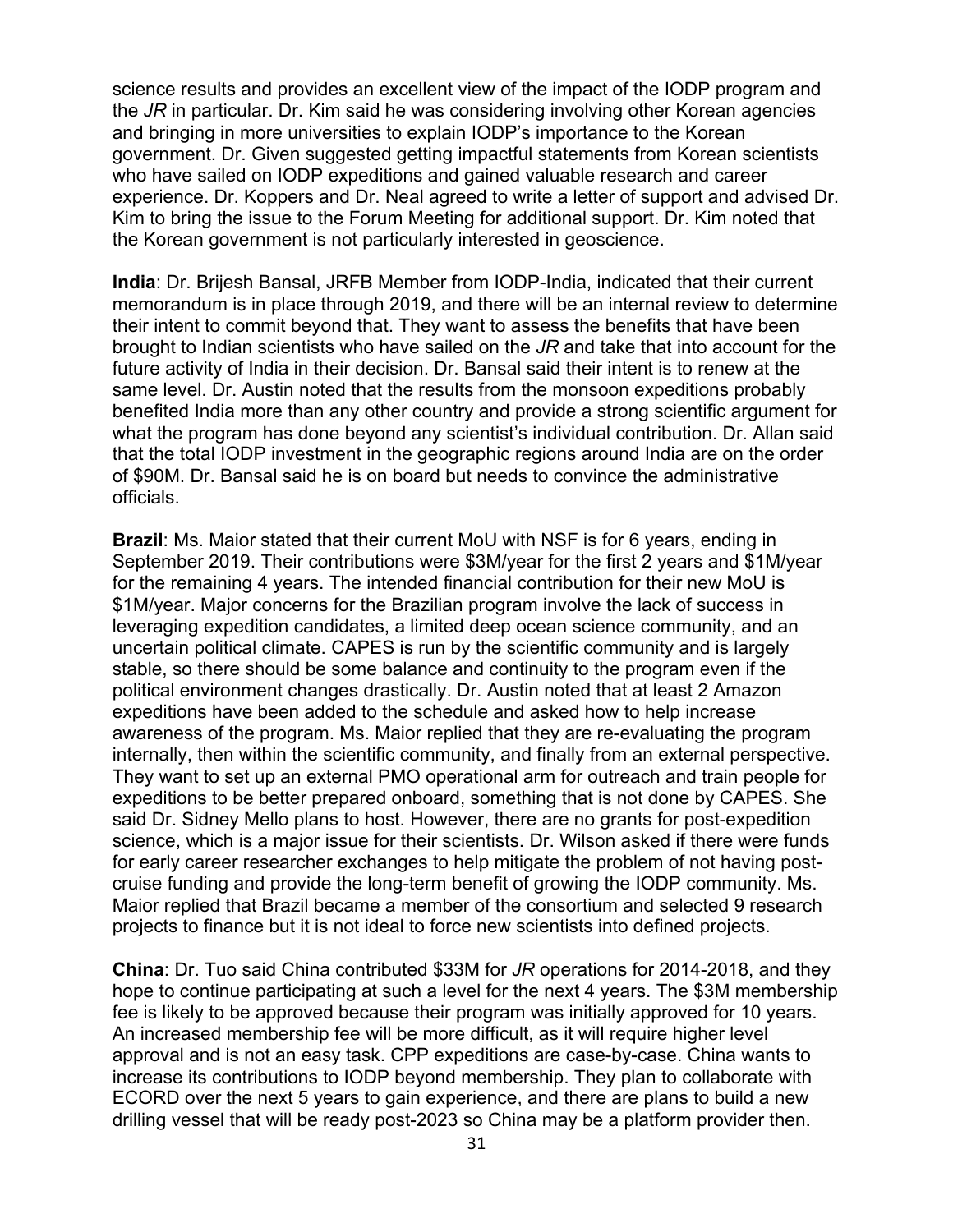International partners would need to help negotiate with MOST to obtain increased membership fees.

To get possible new members to join IODP, Dr. Armand suggested that ambassadors and other science representatives be invited to the  $50<sup>th</sup>$  anniversary session at the AGU Fall Meeting in Washington DC. Drs. Koppers and Austin agreed and said the incoming Forum chair could raise support at the IODP Forum meeting.

#### *Consensus 13*

The *JR* Consortium Partners all intend to provide continued support to the *JOIDES Resolution* in the second IODP phase from 2019-2024.

## **24. Astrobiology at NASA and IODP**

No discussion. Dr. Koppers noted that this agenda item may be worth revisiting at next year's meeting.

## **25. Future of US Seismic Imaging and Site Surveying for IODP**

Dr. Koppers emphasized the importance of high-quality seismic data to IODP, as drilling targets must be imaged to modern capabilities and drilled safely. The FY2017 NSF Panel Review had 3 main concerns, the third of which was the impact of seismic data availability on the JRSO facility. NSF's response acknowledged the concerns and remains committed to supporting the research needs of the US science community.

NSF has decided to divest from the R/V *Langseth*, resulting in concern from IODP and the larger seismic community. They released a Dear Colleague Letter indicating that no more proposals for the *Langseth* would be accepted. Funding will continue through 2020, but no replacement facility has been determined or made known. This means that PIs will need to secure seismic vessels through industry or international partners. Dr. Koppers talked to NSF program directors about potential options such as the international research vessel barter system, writing proposals with direct payment to an industry/international seismic vessel based on day rates, or submitting proposals with bilateral agreements between NSF and other countries (e.g., German DFG). He asked the group how to instruct the community going forward.

Dr. Koppers then presented statistics gathered by Dr. Gulick on seismic data supporting 81 previous expeditions (IODP Phases 1 and 2). He pointed out that 47% of the expeditions relied on seismic data collected on a US ship, and 64% had NSF support. Out of the US ships used to collect the seismics, 53% utilized the *Langseth*/*Ewing* for deep crustal imaging and 42% used the *Revelle*/*Knorr*/*Thompson* for high-resolution surveys. The divestment of the R/V *Langseth* in particular, and the fact that most of the seismic-enabled US research vessels have been retired, is cause for deep concern in the IODP community, and Dr. Koppers reiterated that the statistics show that the US is becoming handicapped in collecting seismic data to fulfill the IODP Science Plan. Dr. Koppers stated it is not acceptable that the US contribution in providing seismic data in support of IODP drops below 47%, which currently is on par with the level of participation of US scientists in *JR* drilling proposals.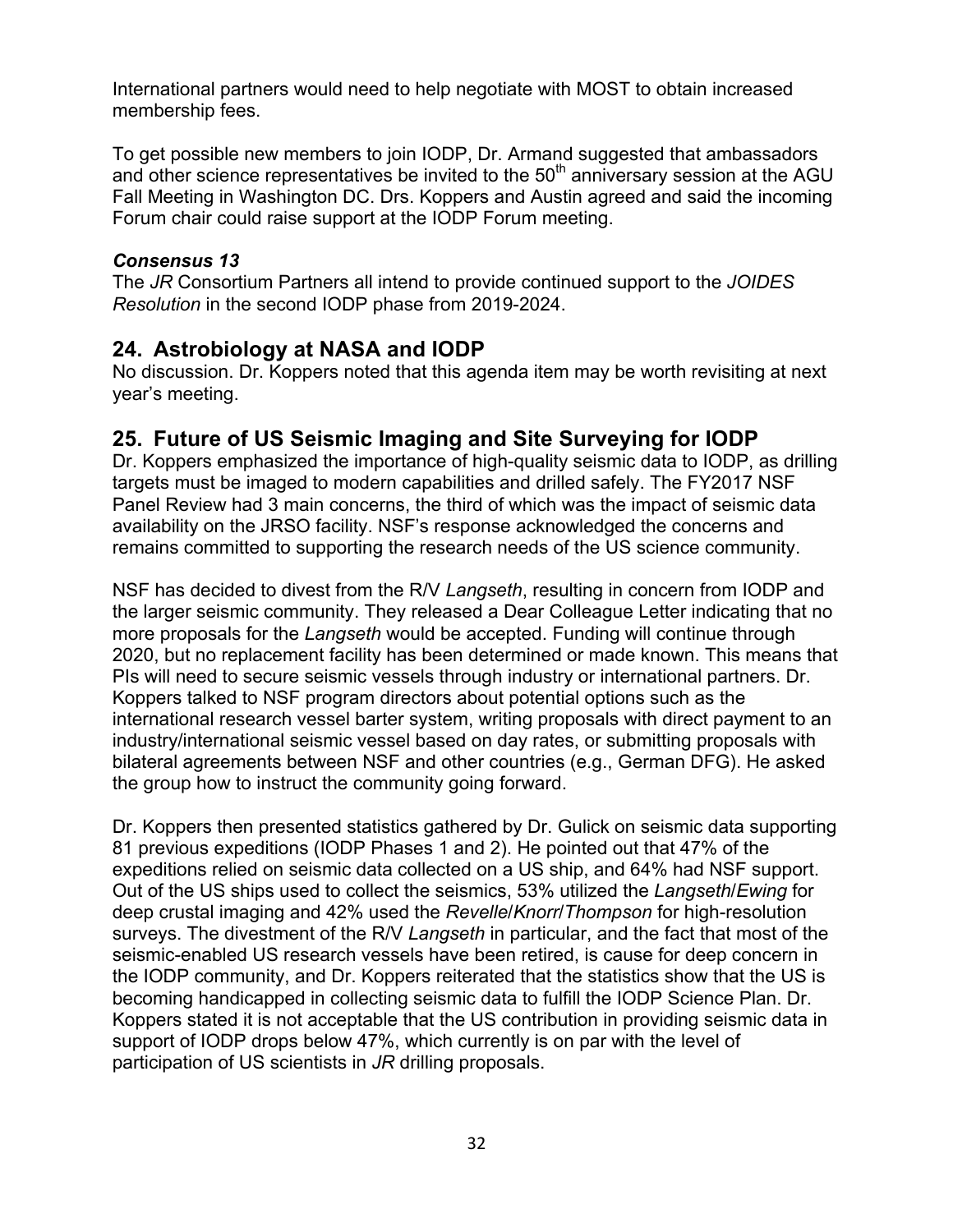Dr. Allan asked about the imaging capabilities of portable compressors versus shipboard ones, and Dr. Koppers said that no US vessel currently has an onboard compressor, which makes carrying out seismic site survey expeditions more challenging as it requires renting these compressors and making certain experienced seismic technicians sail on these vessels.

There was further discussion on the needs and possible approaches for obtaining seismics. Dr. Gulick said that a seismic facility is needed to actually support IODP, as there is a coring facility and a drilling facility, and Dr. Miller added that the US must be part of the solution to provide a facility or mechanism for deep crustal studies. Dr. Armand suggested the use of Australia's R/V *Investigator*, which has the capability to do seismics with onboard compressors. Dr. Austin said that the Forum had considered the issue and was in favor of a coordinated international approach to optimize the process for expensive operations. Mr. Houtman, the acting NSF OCE Division Director, reminded everyone that NSF is committed to making \$10M/year available to support the acquisition of marine seismic data. A proposal could be written to use the R/V *Investigator* using those funds if the PI were to contact the MGG Program Director and work with them to get the facility on board. Because NSF is not making a facility available to the community, they are open to supporting other facilities not owned by NSF, including those associated with industry. There are too many hurdles with NSF owning the vessel, and it is not a sustainable economic model due to industry competitors and user restrictions. Dr. Koppers mentioned the next SEP meeting in Potsdam in June as a potential path forward to learn more about the barter agreement with Germany.

#### *Consensus 14*

Marine seismic data are critical to IODP, as every site drilled, cored and logged with the *JOIDES Resolution* requires high quality seismic data. If drilling targets cannot be imaged properly or if sites cannot be occupied safely, the proposals will not be approved by SEP/EPSP and will not be implemented by the JRFB. Over the last 15 years, 47% of the seismic data in support of 81 IODP expeditions have been collected with US seismic-enabled research vessels. The JRFB underscores the deep concern expressed in the 2018 NSF Panel Review of JRSO, which states that a decrease in availability of sufficient high-quality seismic data continues to impact our ability to submit competitive IODP proposals, a trend that ultimately impacts the viability of *JOIDES Resolution* operations. Having the capability to carry out deep-ocean crustal imaging in the US and worldwide is key for the safe operation of the *JOIDES Resolution* and to support IODP in fulfilling its 2013-2023 Science Plan, which requires operation in challenging drilling environments, including seismogenic subduction zones, continental shelves, deep ocean crustal formations, methane hydrates, hydrothermally active regions, and more.

## **26. Membership of JRFB and the Curatorial Advisory Board**

Dr. Koppers noted that 2 Curatorial Advisory Board (CAB) members are rotating off at the end of the US Fiscal Year: Drs. Elisabetta Erba and Hideyoshi Yoshioka. The JRFB Chair will work with the CIB and EFB Chairs to get candidates for their replacement.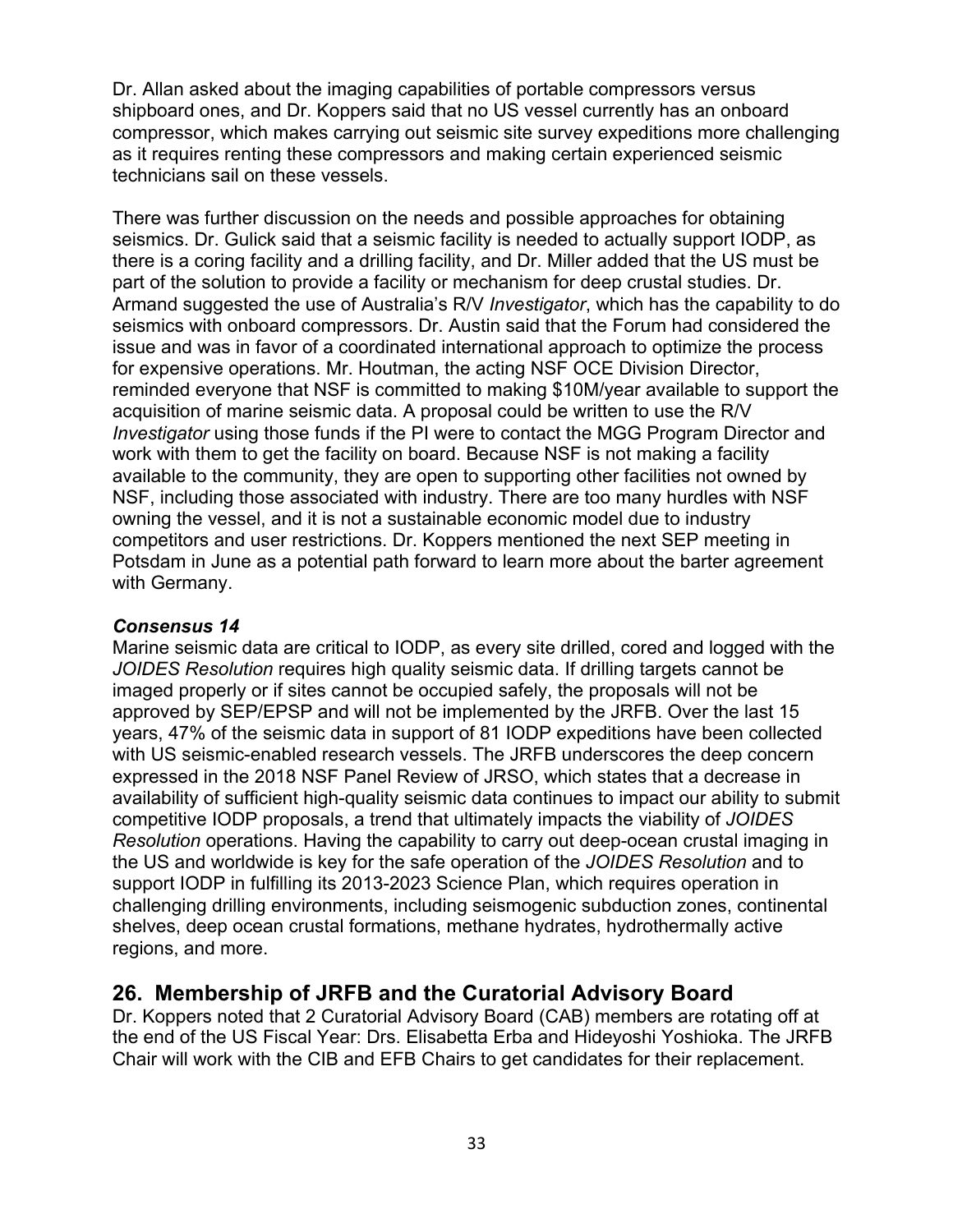Two JRFB members are also rotating off, and Dr. Koppers thanked Drs. Wilson and Coffin for their service. New JRFB Science members will be needed to replace Drs. Wilson (a non-US scientist) and Koppers (a US scientist).

Dr. Koppers also thanked outgoing SEP Co-Chair Dr. Miller, who is rotating off SEP before the next JRFB meeting, for his tremendous energy and retiring NSF Program Director Dr. Janecek for his contributions and career involvement in IODP.

Incoming JRFB Chair Dr. Neal acknowledged outgoing JRFB Chair Dr. Koppers' insightful and effective leadership overseeing the operation of the *JR* and thanked him for his dedicated service.

#### **Action Item 6**

The JRFB Chair will work together with the EFB and CIB Chairs and the three IODP Curators for nominations to replace CAB members Elisabetta Erba (ECORD) and Hideyoshi Yoshioka (Japan).

#### **Action Item 7**

The JRFB Chair will request that the US Science Support Program (USSSP) solicit applications for the replacement of JRFB non-US science member Paul Wilson and US science member Anthony Koppers. Recommendations from this process will be circulated to the JRFB for approval.

#### *Consensus 18*

The JRFB sincerely thanks Paul Wilson and Mike Coffin for their great enthusiasm for everything *JR* and their contributions on the JRFB. Over the past years the JRFB has gained tremendously from Paul's and Mike's extensive knowledge.

#### *Consensus 19*

Ken Miller has been the SEP Science Co-chair for the last three years and has done so with the strongest sense of commitment toward IODP science and with great energy! He has done an exceptional job in nurturing a large number of proposals, in particular numerous fast-track proposals, which allowed the JRFB to put together many strong expedition schedules for the *JR*. Ken, your contributions to IODP have been enormous and your work leaves a great legacy in Scientific Ocean Drilling. We hope to see you again on "groundhog day" at Scripps!

#### *Consensus 20*

After a versatile career in Scientific Ocean Drilling, Tom Janecek will retire from his program director position at the National Science Foundation. The JRFB and all in IODP are thanking Tom for his many contributions to the program, starting with his work as Expedition Project Manager during the days of ODP, as vice president in the IODP-MI DC office, and his time at the NSF during the two phases of IODP. His leadership has been instrumental in developing the new International Ocean Discovery Program and *JR* business model. Tom, we will miss your straightforward decision making and dry humor from the back of the room!